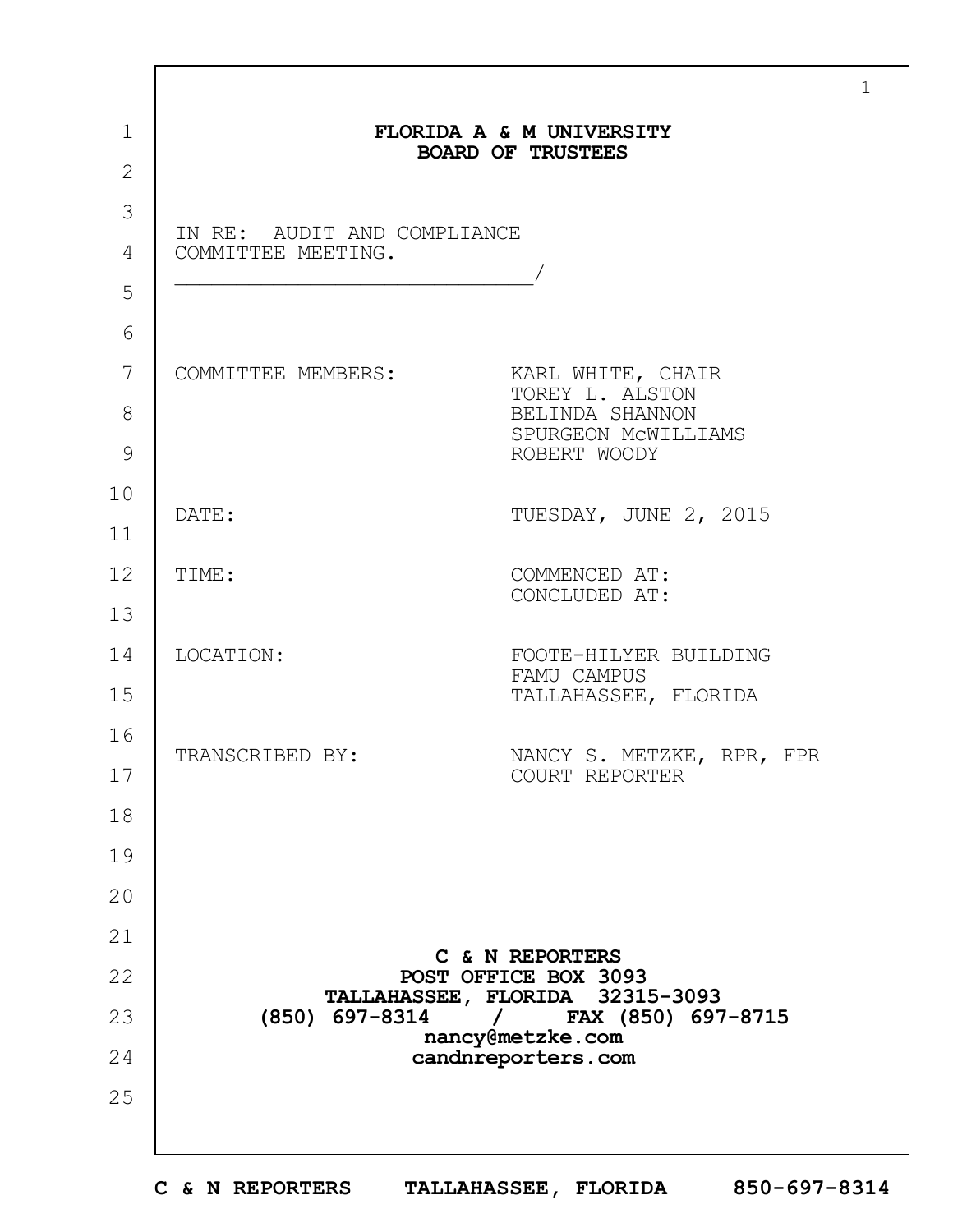|                | $\mathbf{2}$                |
|----------------|-----------------------------|
| $\mathbf 1$    |                             |
| $\overline{2}$ | BOARD MEMBERS ALSO PRESENT: |
| $\mathcal{S}$  |                             |
| $\overline{4}$ | Rufus Montgomery            |
| 5              |                             |
| $\epsilon$     |                             |
| $7\phantom{.}$ |                             |
| $\,8\,$        |                             |
| $\mathcal{G}$  |                             |
| $1\,0$         |                             |
| $11\,$         |                             |
| 12             |                             |
| 13             |                             |
| 14             |                             |
| 15             |                             |
| 16             |                             |
| 17             |                             |
| $1\,8$         |                             |
| 19             |                             |
| 20             |                             |
| 21             |                             |
| 22             |                             |
| 23             |                             |
| 24             |                             |
| 25             |                             |
|                |                             |

 $\mathbf{I}$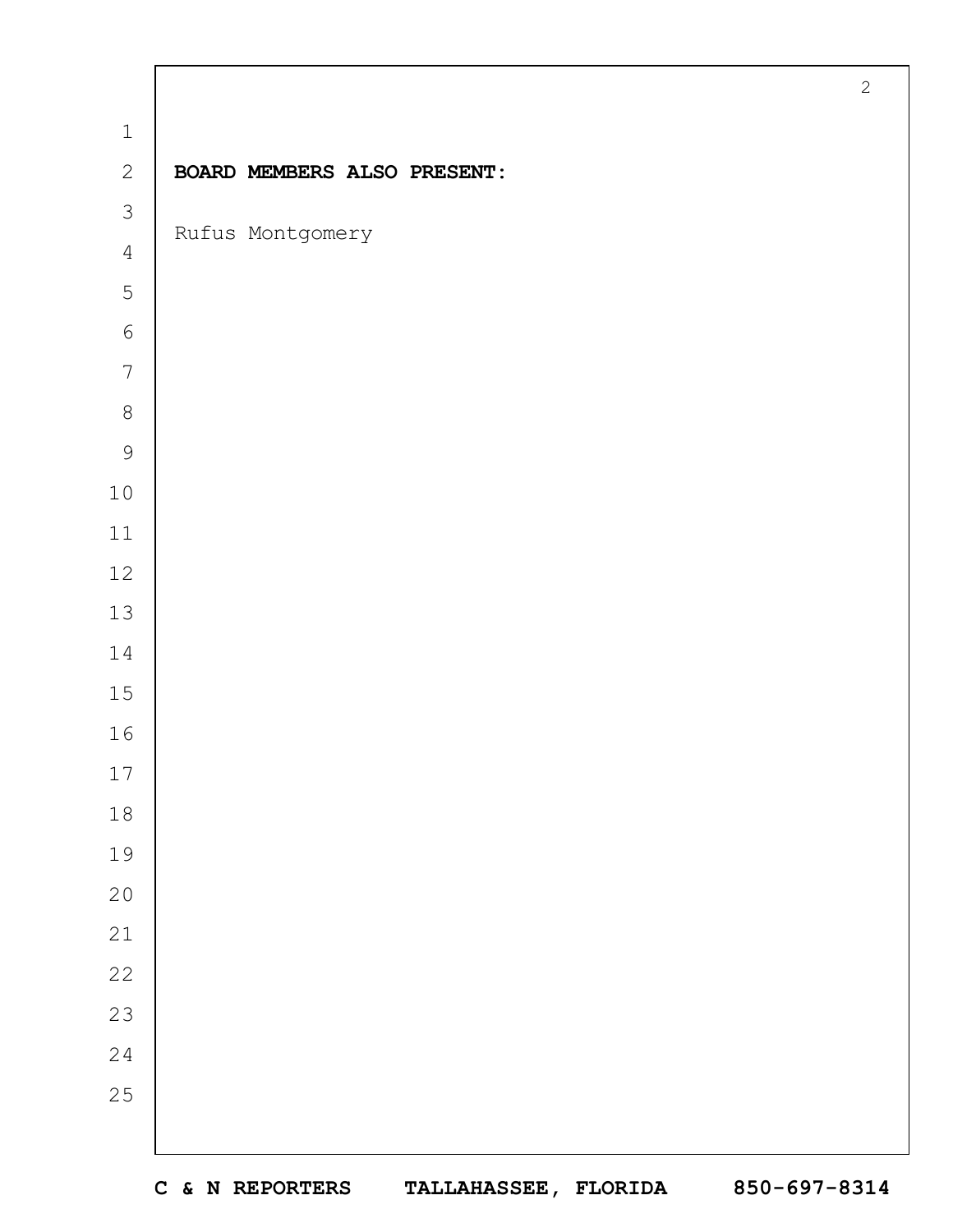|               | 3                                                 |
|---------------|---------------------------------------------------|
| 1             | PROCEEDINGS                                       |
| $\mathbf{2}$  |                                                   |
| 3             | ATTORNEY BARGE-MILES: Trustee White, you do       |
| 4             | have three Committee members present, so you do   |
| 5             | have a quorum if you're ready to go.              |
| 6             | TRUSTEE WHITE: Yeah, so let's go ahead and        |
| 7             | get started. So I will officially call this       |
| 8             | meeting of the Audit Committee to order. And,     |
| $\mathcal{G}$ | Ms. Barrington, will you do the roll call or --   |
| 10            | ATTORNEY BARGE-MILES: Ms. Barrington.             |
| 11            | MS. BARRINGTON: Yes, sir, thank you.              |
| 12            | TRUSTEE WHITE: Okay. Great.                       |
| 13            | MS. BARRINGTON: Torey Alston.                     |
| 14            | TRUSTEE ALSTON: Here.                             |
| 15            | MS. BARRINGTON: Trustee McWilliams.               |
| 16            | TRUSTEE MCWILLIAMS: Here.                         |
| 17            | MS. BARRINGTON: Trustee Shannon.                  |
| 18            | (NO RESPONSE).                                    |
| 19            | MS. BARRINGTON: Trustee Woody.                    |
| 20            | (NO RESPONSE).                                    |
| 21            | ATTORNEY BARGE-MILES: Trustee Woody indicated     |
| 22            | that he'll join the call at 11:30. This is Linda. |
| 23            | TRUSTEE WHITE: Okay.                              |
| 24            | MS. BARRINGTON: Trustee White.                    |
| 25            | TRUSTEE WHITE: Present.                           |
|               |                                                   |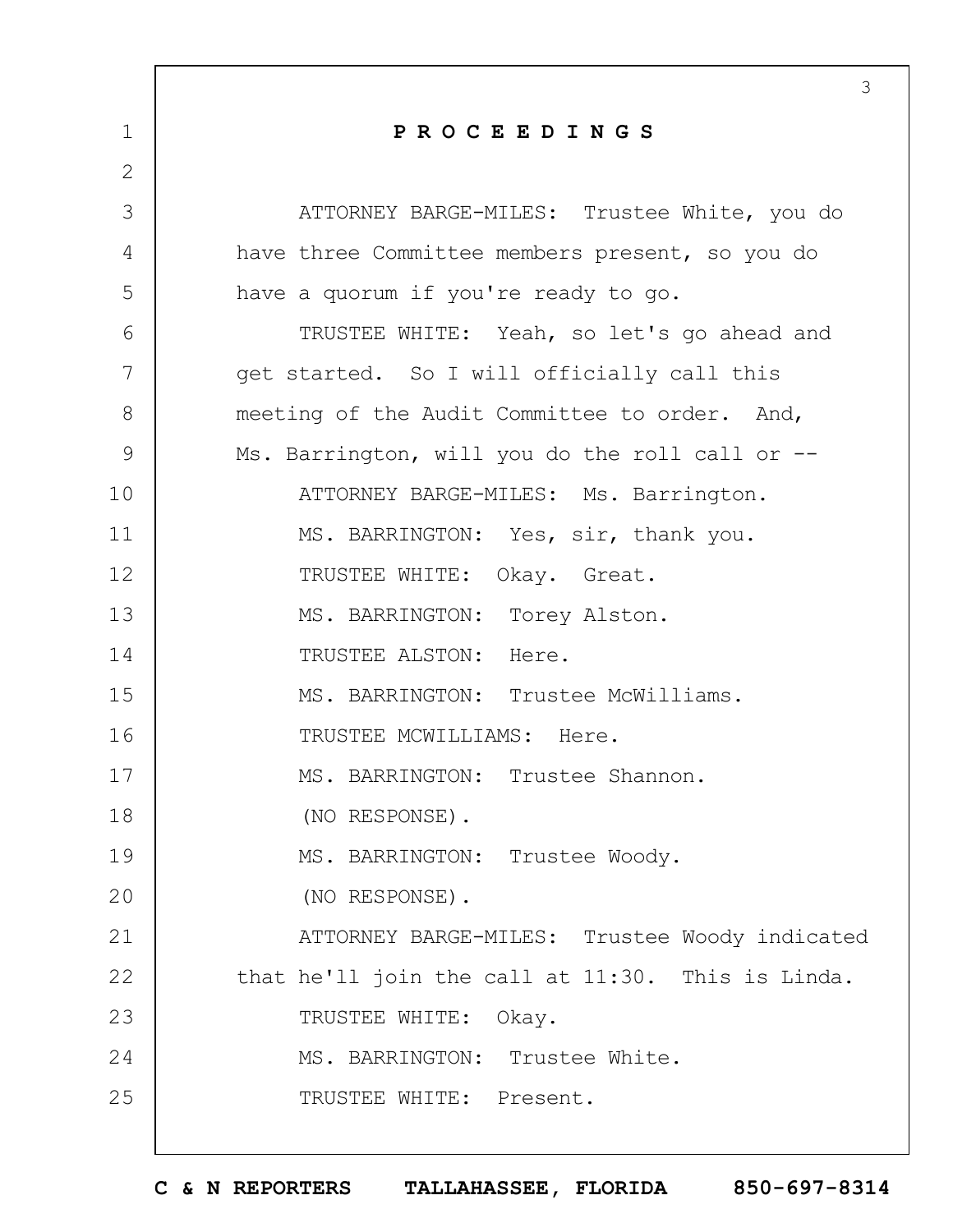1 2 3 4 5 6 7 8 9 10 11 12 13 14 15 16 17 18 19  $20$ 21 22 23 24 25  $\Delta$ MS. BARRINGTON: You now have a quorum. TRUSTEE WHITE: Okay. And did I also hear -- Chair Montgomery, you're also present? CHAIRMAN MONTGOMERY: Yes. TRUSTEE WHITE: Okay. I wanted to make sure that we acknowledged you as well. So we have a couple of action items and a number of informational items. The first action item is the approval of the minutes from the March 4th meeting. Those have been circulated. Is there a motion to approve those? TRUSTEE MCWILLIAMS: So move. TRUSTEE WHITE: Is there a second, Torey? TRUSTEE SHANNON: Hi, Trustee Shannon here. TRUSTEE WHITE: Okay. We're just looking to approve the minutes here. I need a second. TRUSTEE ALSTON: Yes, I'm sorry about that. Second. I was on mute. TRUSTEE WHITE: Okay. It's moved and properly seconded to approve the minutes of the March 4th meeting. Any other discussion? (NO RESPONSE). TRUSTEE WHITE: All in favor. (AFFIRMATIVE INDICATIONS). TRUSTEE WHITE: The minutes are approved.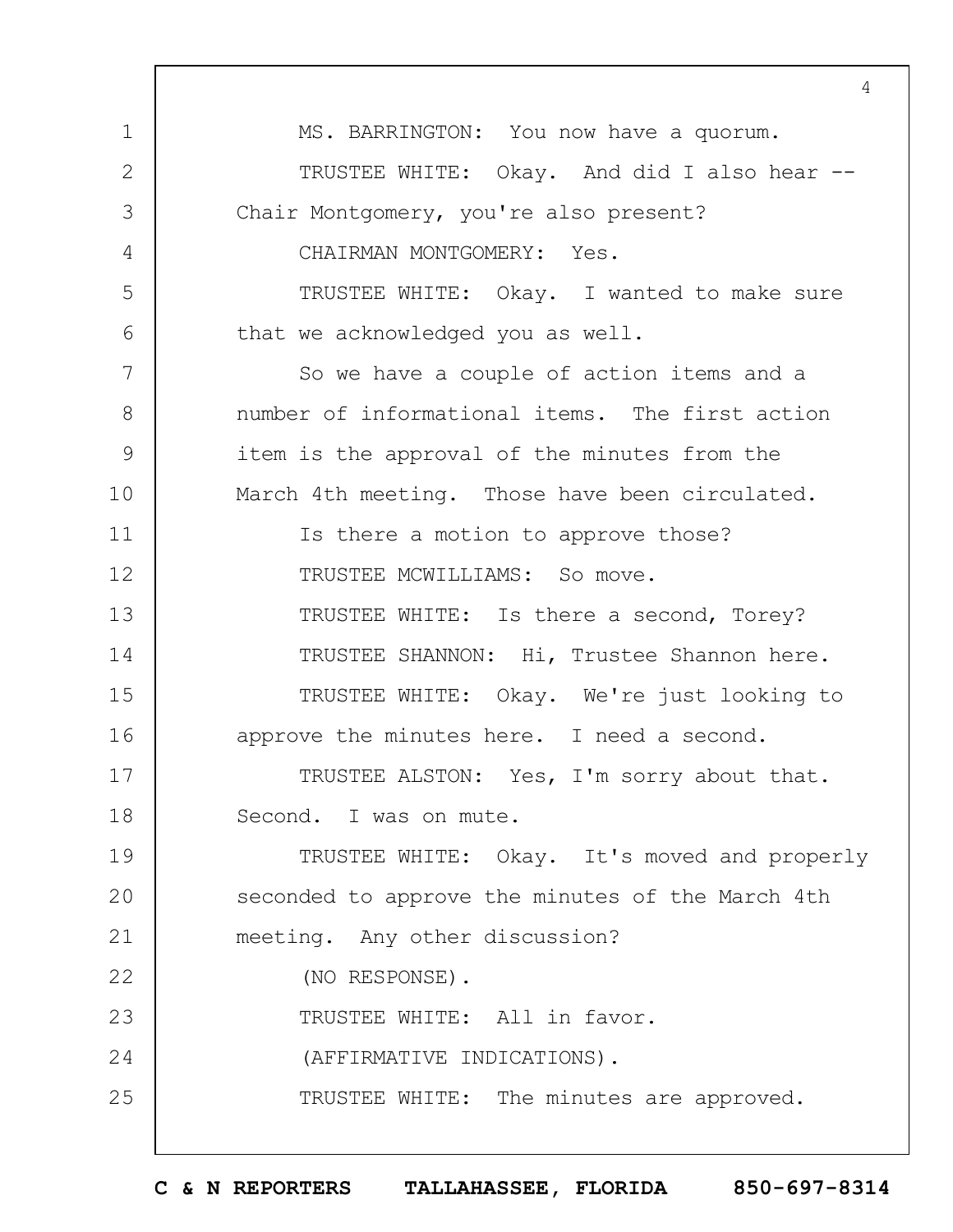There was some work done around the Audit. Charter, and I'm assuming -- Vice President Givens.

1

2

3

4

5

6

7

8

9

10

11

VICE PRESIDENT GIVENS: Yes, I'm here.

TRUSTEE WHITE: Okay. So would you like to walk us through the changes to the Audit Charter?

VICE PRESIDENT GIVENS: Sure. The Audit Charter is defined, the purpose, the authority, and the duties of the Audit Committee. And the current Charter requires that the charters be reviewed at least biannually to keep it up to date with the current standards and functions.

12 13 14 15 16 17 We reviewed charter. We've compared it to the model charter that the IIA, or the Institute of Internal Auditors, had put out, and also with the Division's charter, just to be sure that we had consistent language in both the Audit Committee charter and the Division Charter.

18 19  $20$ 21 22 23 24 25 And based on those reviews, we made a number of changes. I did send out a redline version that showed all the changes. And I thought we might just hit the highlights on it today, but the one change involved the clarification of the reporting structure of the Vice President of Audit and Compliance to be consistent with the provisions that are in the Division's Audit Charter.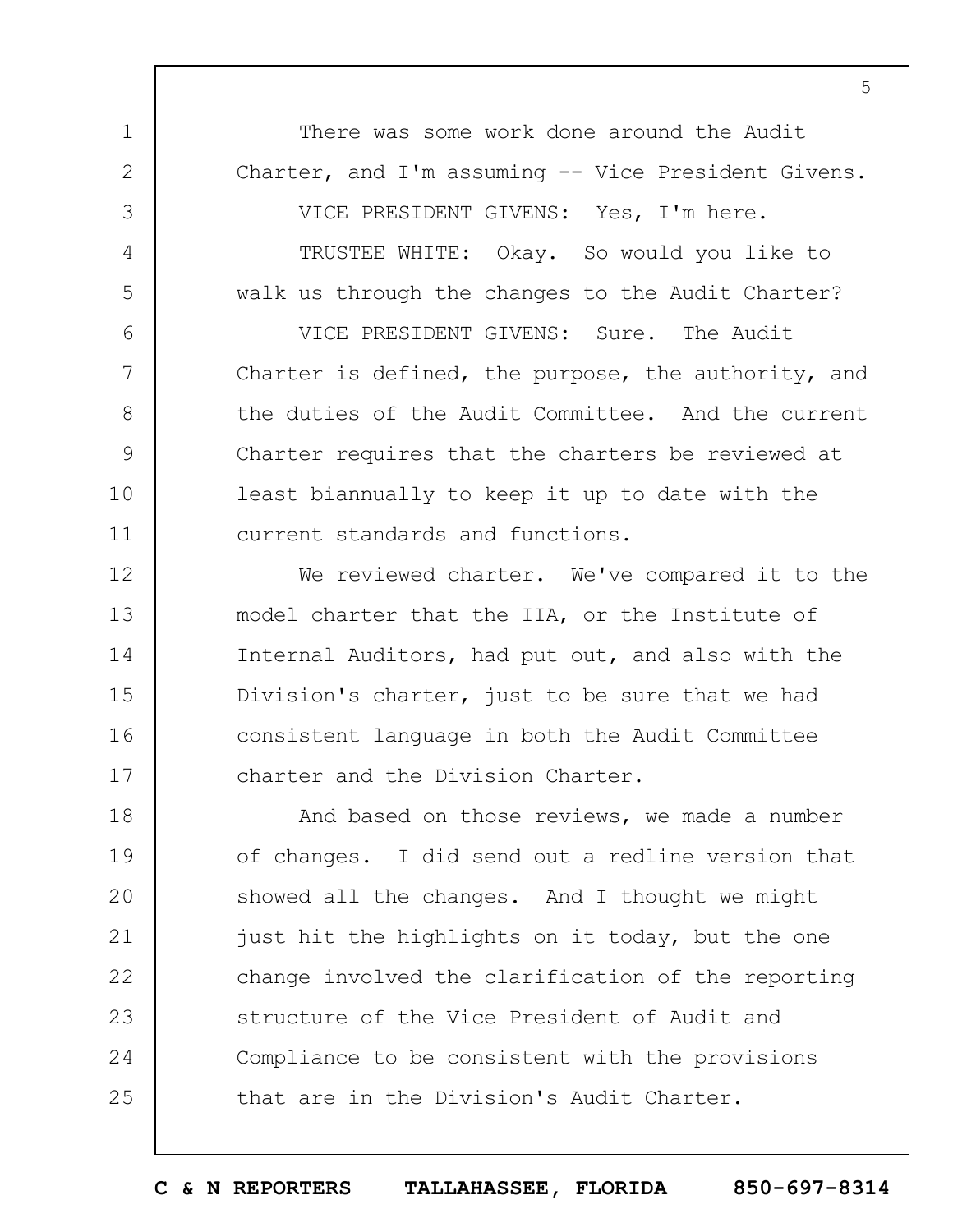And what that came down to was the  $-$  it requires that the Vice President of Audit and Compliance would (no sound) functionally to the Chairman of the Board of Trustees and the Chairman of the Audit Committee of the Board of Trustees and then administratively to the President.

1

2

3

4

5

6

7

8

9

10

11

12

25

Previously, we'd had in the Charter that the reporting structure was functionally and administratively to the President, that to be consistent with the wording in the Division Charter as well as the approach by the Institute of Internal Auditors. And that's in Section 5.A.10.

13 14 15 16 17 18 We also added a requirement that the Audit Committee approve the decision regarding the appointment and removal of the Vice President of Audit and Compliance and annually review his or her performance. And these changes were made in Section 5.B.6 and 5.B.8.

19  $20$ 21 22 23 24 And those were the major changes. We also made a minor -- a number of other changes that were -- some were in the nature of edits and/or we deleted some wording, where some duplicate wording had been inserted. But those were really the major changes as far as the duties and roles.

Now we can just kind of walk through the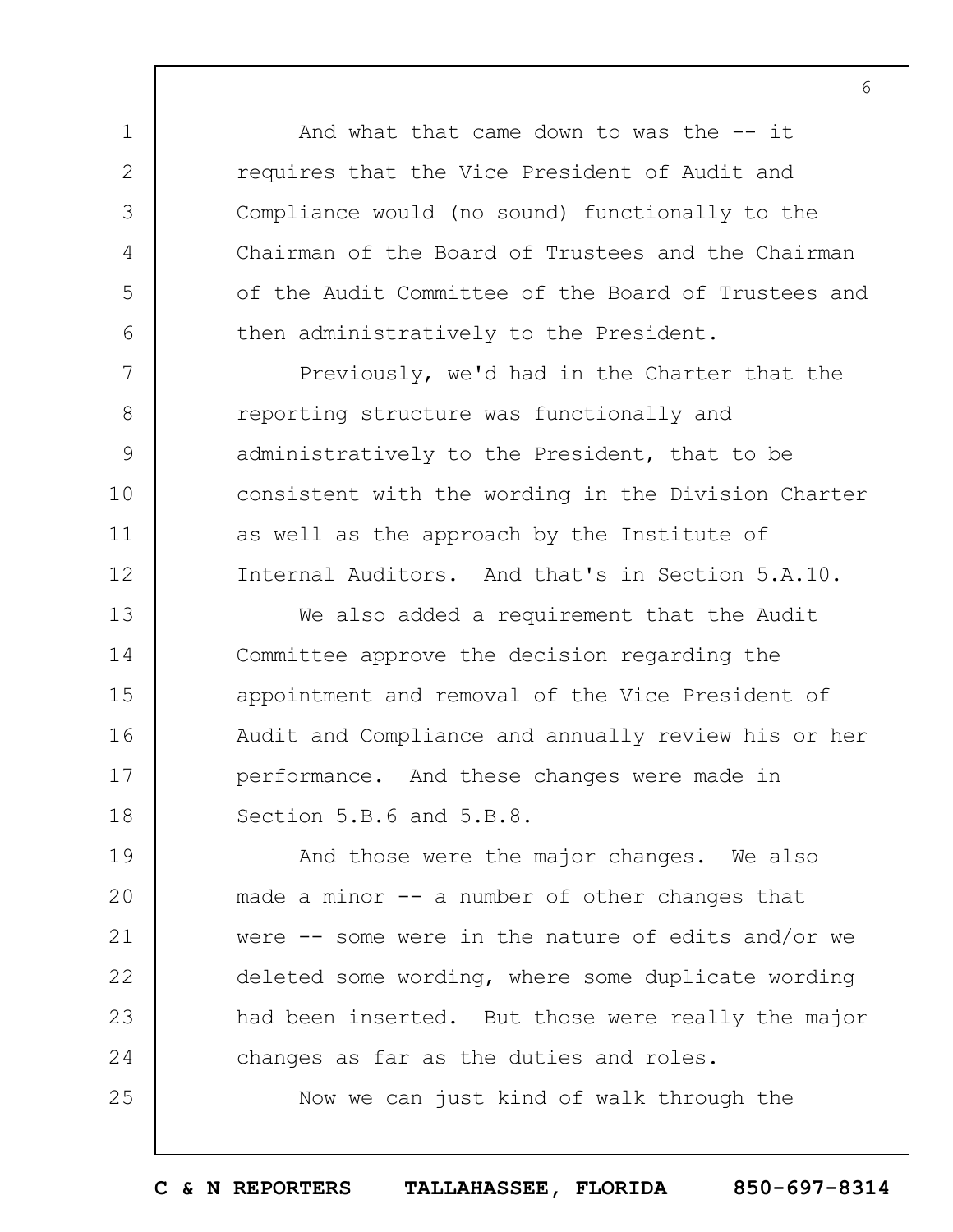charter that -- it also includes responsibilities of the Audit Committee to appoint and oversee outside auditors and consultants to adopt and update an Audit Committee Charter, to conduct and/or authorize investigations as needed, oversee and monitor implementation of corrective actions for audit findings, oversee and monitor the internal audit functions. And what's included in there would be approving the Work Plan, approving the Division Audit Charter, approve decisions regarding appointment or removal of the Vice President of Audit and Compliance, and perform a performance evaluation of the Vice President of Audit and Compliance.

1

2

3

4

5

6

7

8

9

10

11

12

13

14

15 16 17 18 19  $20$ 21 The Audit Committee's duties also include reviewing the system of monitoring and compliance with laws and regulations, overseeing the effectiveness of the University's internal controls; reviewing audited statements of the University and the DSOs and submit an audit of the federal awards programs.

22 23 And, Mr. Chairman, those are the changes to Audit Committee Charter.

24 25 And then we also reviewed the Division's Audit Charter and the -- before we leave the Audit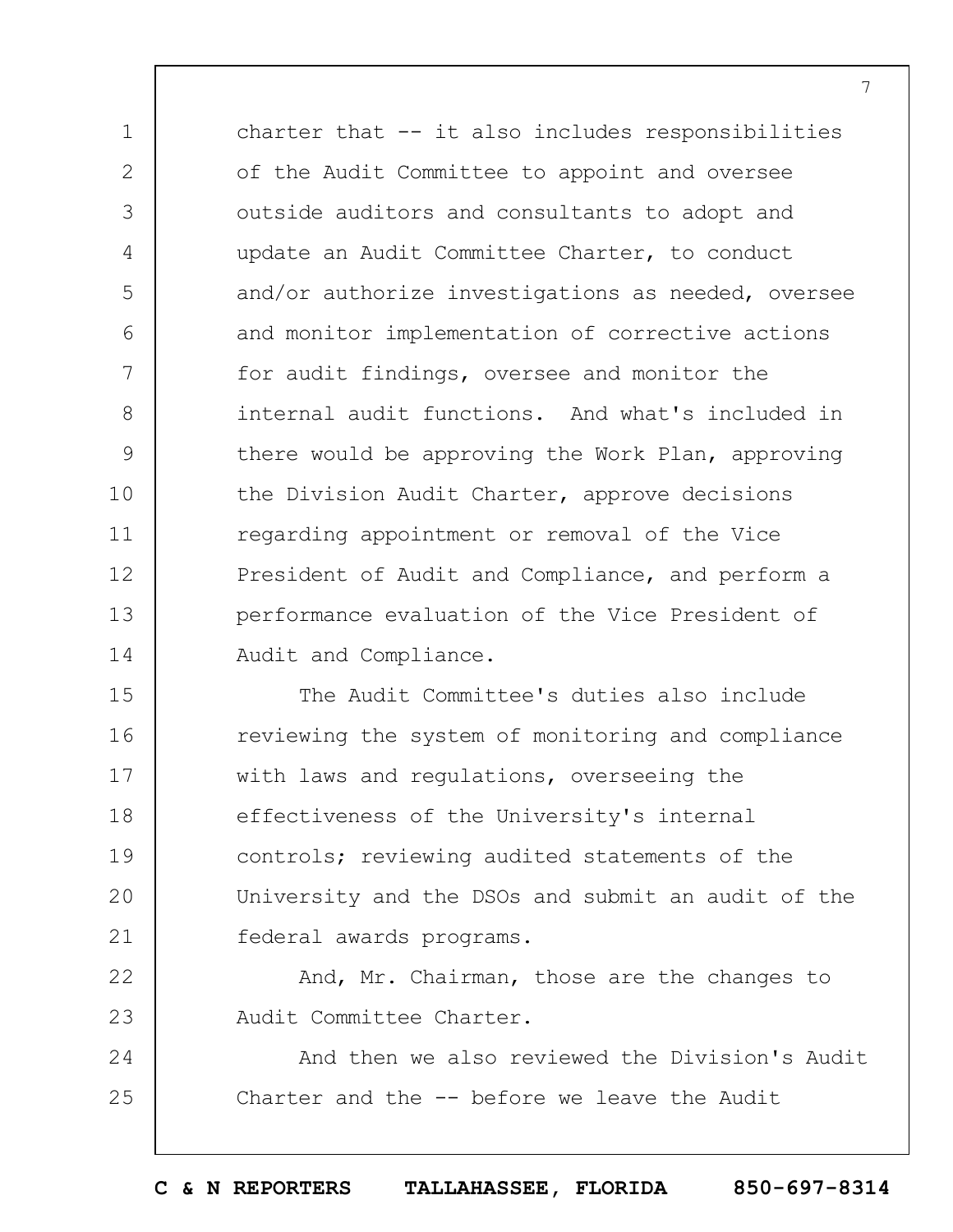Committee Charter, the Charter does require that the Audit Committee adopt the Charter and then the Charter be approved by the Board of Trustees. And the Audit Committee is required to review the audit -- or the Division's Audit Charter and, again, it just defines the roles and missions of the Division.

1

2

3

4

5

6

7

24

25

8 9 10 11 12 13 14 15 16 17 The major changes that were need to the Division's Charter, it added a provision that allegations against Board of Trustee members are to be reported to the Board of Governors. We had some wording in the Charter that addressed some of the other issues as far as who is the reporting -- who it gets reported to. This covered -- and this one is consistent with the proposed Board of Governors' regulations that we'll talk about later, but that is a change.

18 19  $20$ 21 And then the rest of the changes really just eliminated some duplicate wording and added some minor clarifications and edits. The Division Charter is to be approved by the Audit Committee.

22 23 So I'll be glad to answer any questions on any of the provisions or anything that we've talked about so far.

TRUSTEE WHITE: Are there questions from

**C & N REPORTERS TALLAHASSEE, FLORIDA 850-697-8314**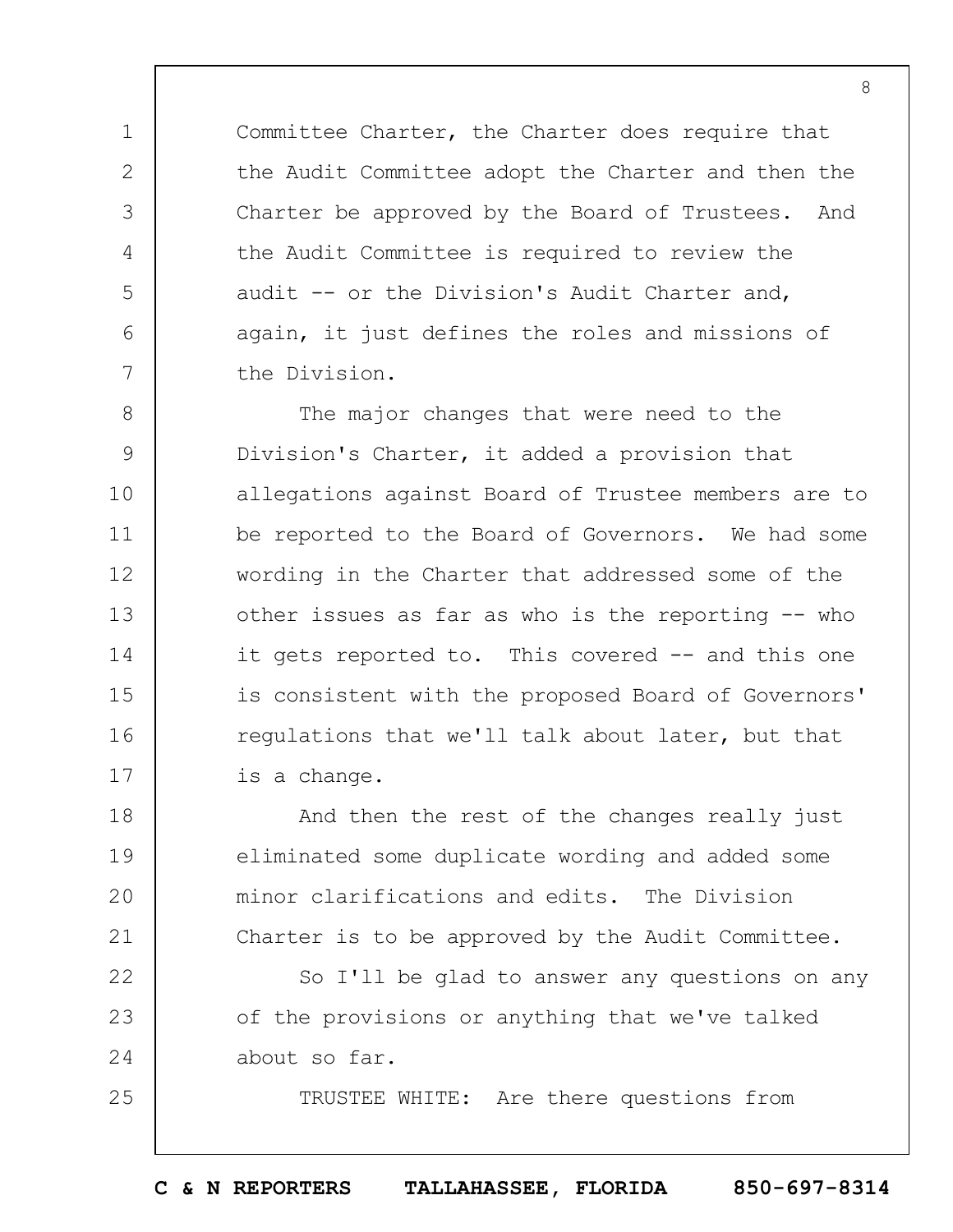1 2 3 4 5 6 7 8 9 10 11 12 13 14 15 16 17 18 19  $20$ 21 22 23 24 25 9 members of the Committee? (NO RESPONSE). TRUSTEE WHITE: And also to you, Mr. Chairman. CHAIRMAN MONTGOMERY: I have a question, Mr. Chair. TRUSTEE WHITE: Please. CHAIRMAN MONTGOMERY: I looked at the language  $-$  I'm going off the top of my head  $-$  I think it's Section 5 on the responsibilities and then I think it's B. I'm not looking at the document, but I'm going off of memory. I think the language says something along the lines of that there should be a performance review on an annual basis, and the question moving forward would be: Would it make sense to be more specific about how that process -- or when that process shall take place, like by date certain or what have you, so that in fairness to the VP, the Vice President will know when he or she is going to be reviewed and a time by which it will be completed. And then, also, from the Board's perspective, as we transition into a greater level of accountability from a board, we're going to -- it's my intent and I've shared on the other Committee calls, it's my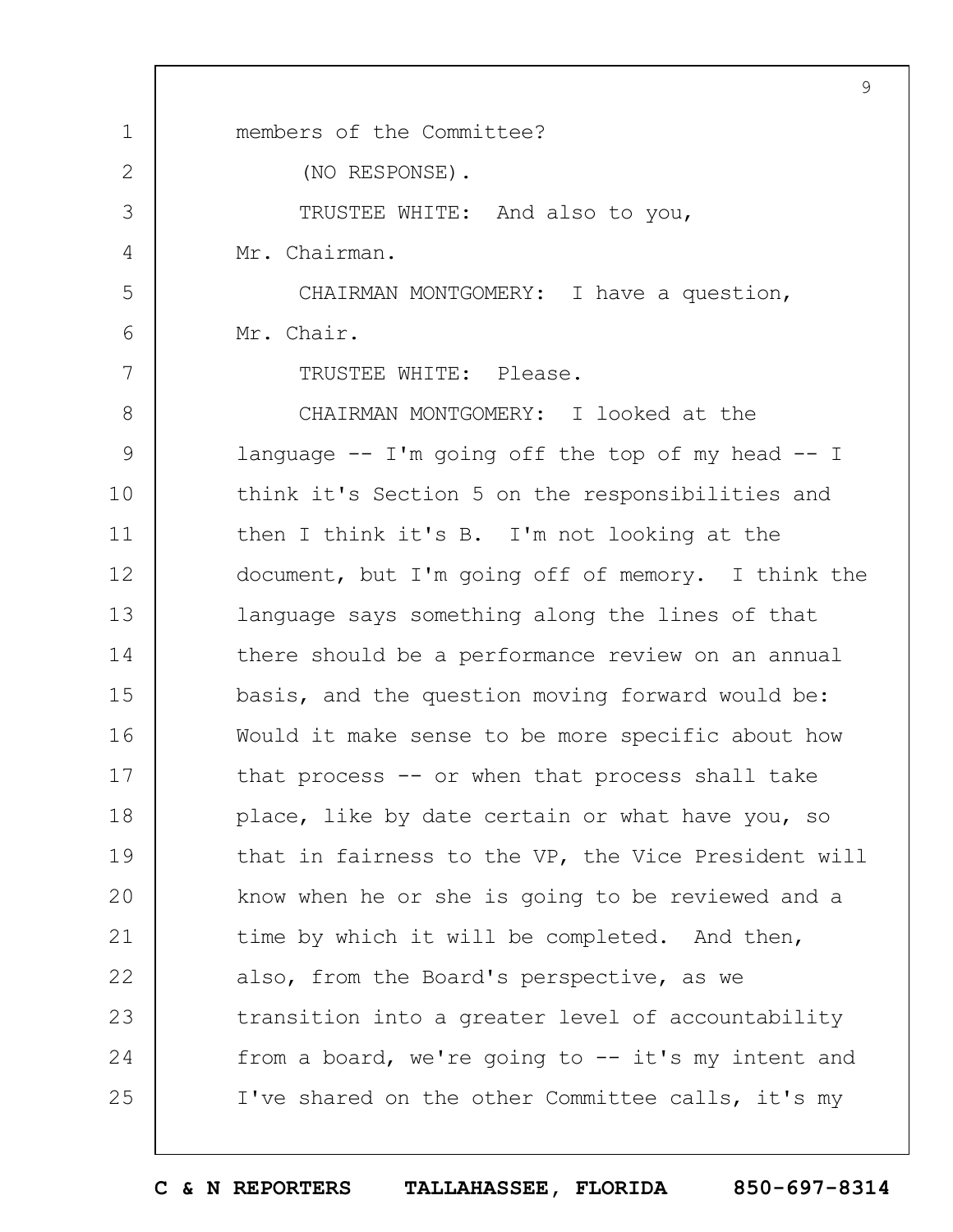intent that we will move to where we set priorities and then we'll grade ourselves.

1

2

3

4

5

6

7

8

9

10

Well, one of the things will be that we met the responsibilities that we were supposed to meet. So I guess what I'm asking is would it be appropriate to put a date certain, or a time certain, or some sort of mechanism that triggers that that makes it happen other than simply having the language there that requires it on an annual basis?

11 12 13 14 15 16 17 18 19 TRUSTEE WHITE: Understood. So this is - this is something new, and so I actually, you know, spoke with Joyce Ingram of Human Resources about this particular issue, and I think that what might make the most sense would be to simply insert in there that at least once a year review the performance and have that be consistent with whatever the University, you know, procedure is around those performance appraisals.

 $20$ 21 22 23 24 25 I have some questions about the way that we were doing this. They're generally on the fiscal year so, you know, to me I would say if we just simply added to make it consistent with, you know, procedures for University personnel as opposed to creating something new.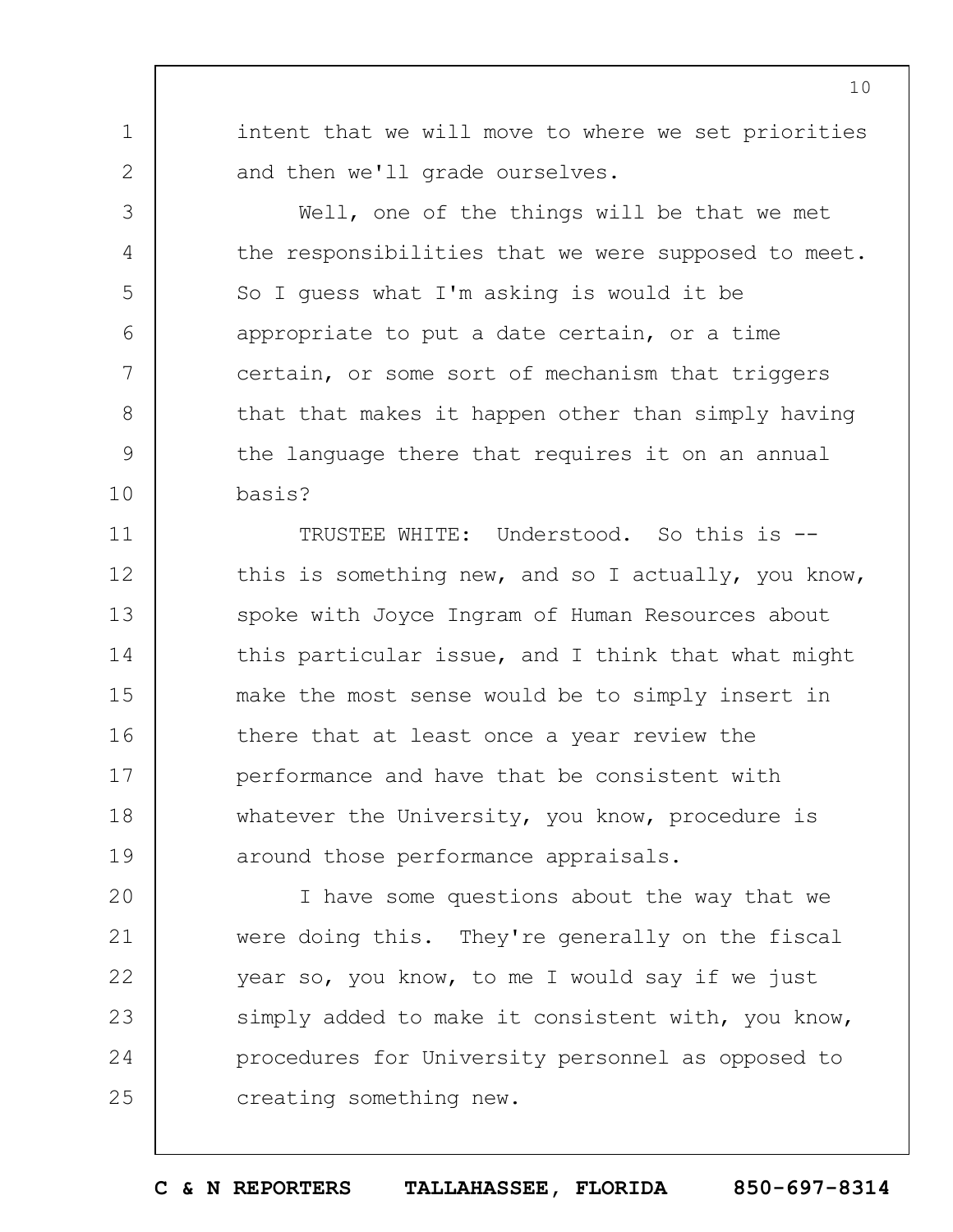TRUSTEE MCWILLIAMS: Mr. Chairman.

TRUSTEE SHANNON: Mr. Chair.

1

2

3

4

5

6

7

8

TRUSTEE MCWILLIAMS: Mr. Chairman, are there such procedures in place now that involve University personnel? I mean are all University personnel graded or appraised on an annual basis? Is this something that's new and different than what the University is doing now?

9 10 11 12 13 14 15 16 17 TRUSTEE WHITE: So previously the Vice President of Audit and Compliance has, in fact, been going through a review; but it has been done simply at the level of the President and the President, you know, would have solicited feedback. So, yeah, so there's a series -- there's a process in place right now for senior administrators; and so we are simply inserting our comments into this process.

18 19  $20$ 21 22 23 24 25 TRUSTEE SHANNON: So, Mr. Chair, I think that I concur with all of the comments that it does need to occur annually, and I mean I support that. I just think that it needs to concur -- it needs to happen at the same time that other annual reviews are happening. And, also, I'm assuming that the annual reviews are happening at a time that is close in time to making a decision about annual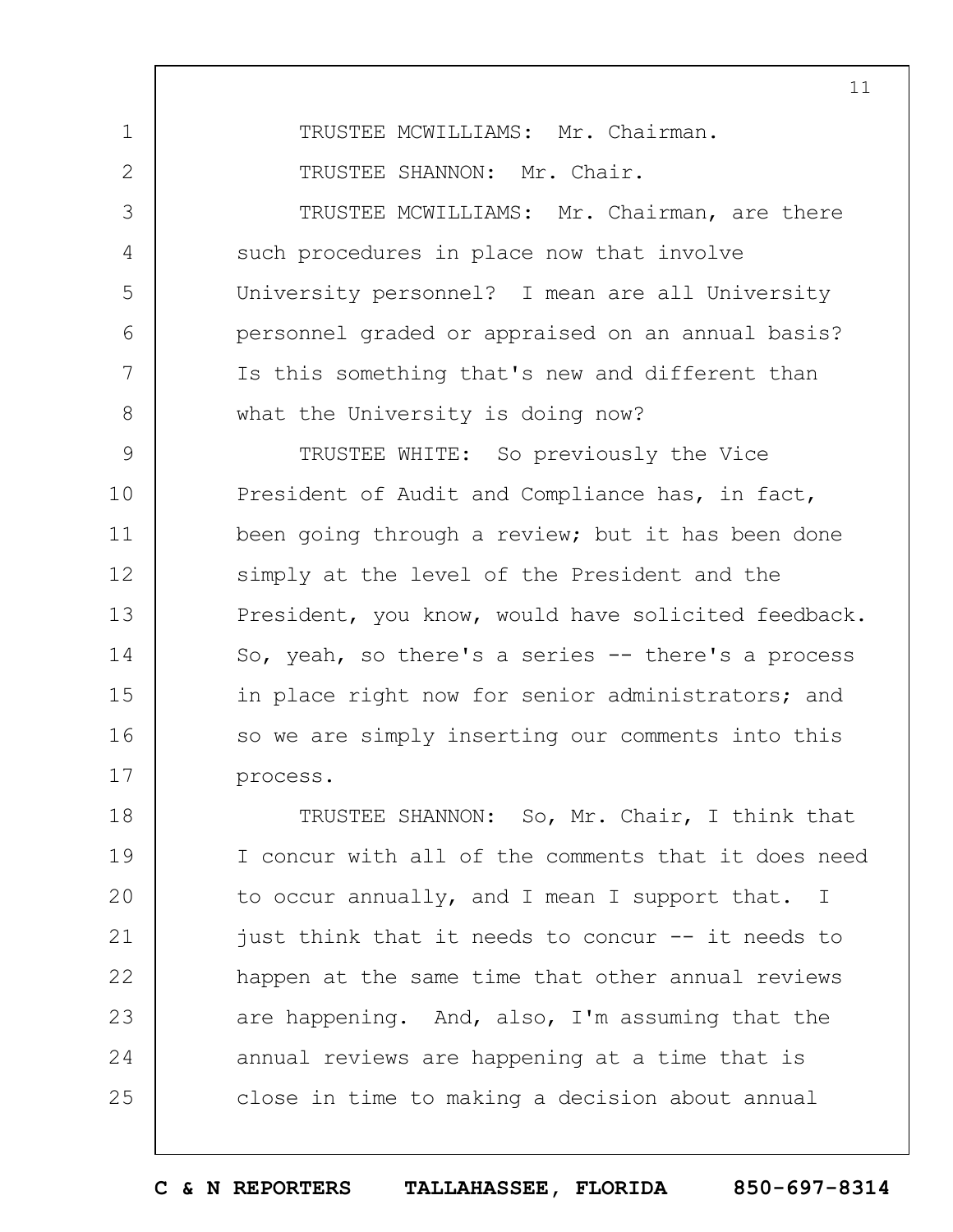compensation and salary adjustments. And so to, you know, to the extent that there's already University operational procedures in place that allow for that, I think then we just need to incorporate that by reference in this particular provision of the Charter.

1

2

3

4

5

6

7 8 9 10 11 12 13 14 15 TRUSTEE MCWILLIAMS: That was my question, Mr. Chair. Are there such procedures? I've been on the Board for a while. I've not been aware of any annual reviews of senior personnel. It's kind of like people just move on from year to year, or they're replaced by somebody else, we don't know why or when or whatever. So I don't know that there is any clear-cut procedure in place, and that was my question.

16 17 18 19  $20$ 21 If there is not or if we cannot identify that there is, then I would agree with Chairman Montgomery, that we should have some date in mind or some date certain that we would expect this report, as this Committee, as a committee, on this particular VP.

22 23 24 25 TRUSTEE WHITE: So, again, from my understanding of my discussion with Ms. Ingram that there is, in fact, a process that goes forward each year and Vice President Givens has, in fact,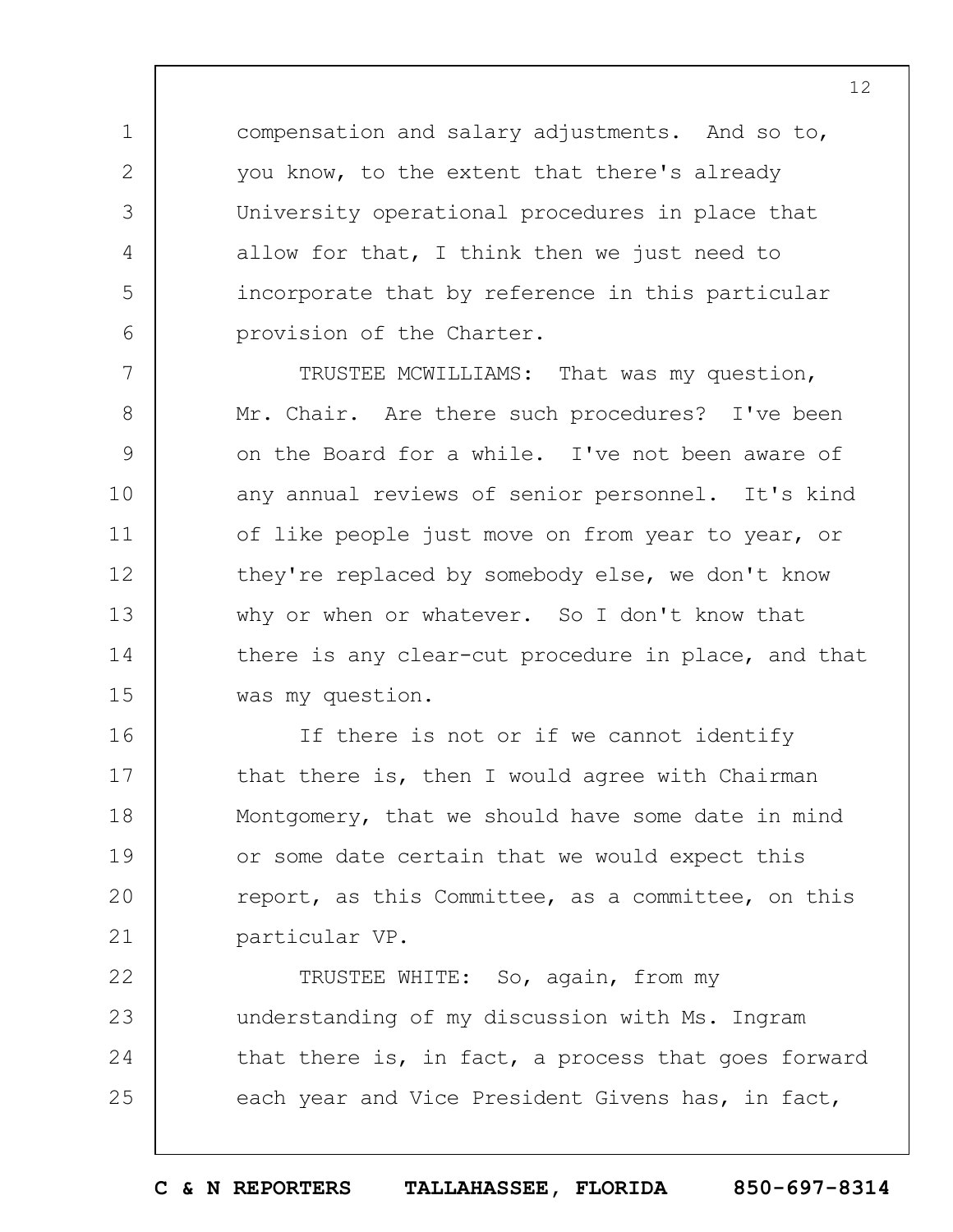1 2 3 4 5 6 7 8 9 10 11 12 13 14 15 16 17 18 19  $20$ 21 22 23 24 25 been taken through this process, it's just now our comments are going to be incorporated. CHAIRMAN MONTGOMERY: Mr. Chairman. TRUSTEE WHITE: Yes, please. CHAIRMAN MONTGOMERY: It's my -- has VP Givens received a performance evaluation on an annual basis in accordance with that existing University policy over the last two fiscal years? VICE PRESIDENT GIVENS: No, I haven't really received a performance evaluation. CHAIRMAN MONTGOMERY: Okay. So, again, Mr. Chairman, if I may. TRUSTEE WHITE: Yes, please. CHAIRMAN MONTGOMERY: Okay. And so that's the point that I think is being made. You know, we had that in place and it didn't work. This is a simple deal here. Just set a date and time by which it will be done every year and then everybody can move on. But the process in place right now didn't work, and so if you -- if we're going to hold ourselves accountable as a Board, we look at the Charter, we see what it says and we hold ourselves accountable. If it says once annually and it's not done, what would be the harm in setting a date and

**C & N REPORTERS TALLAHASSEE, FLORIDA 850-697-8314**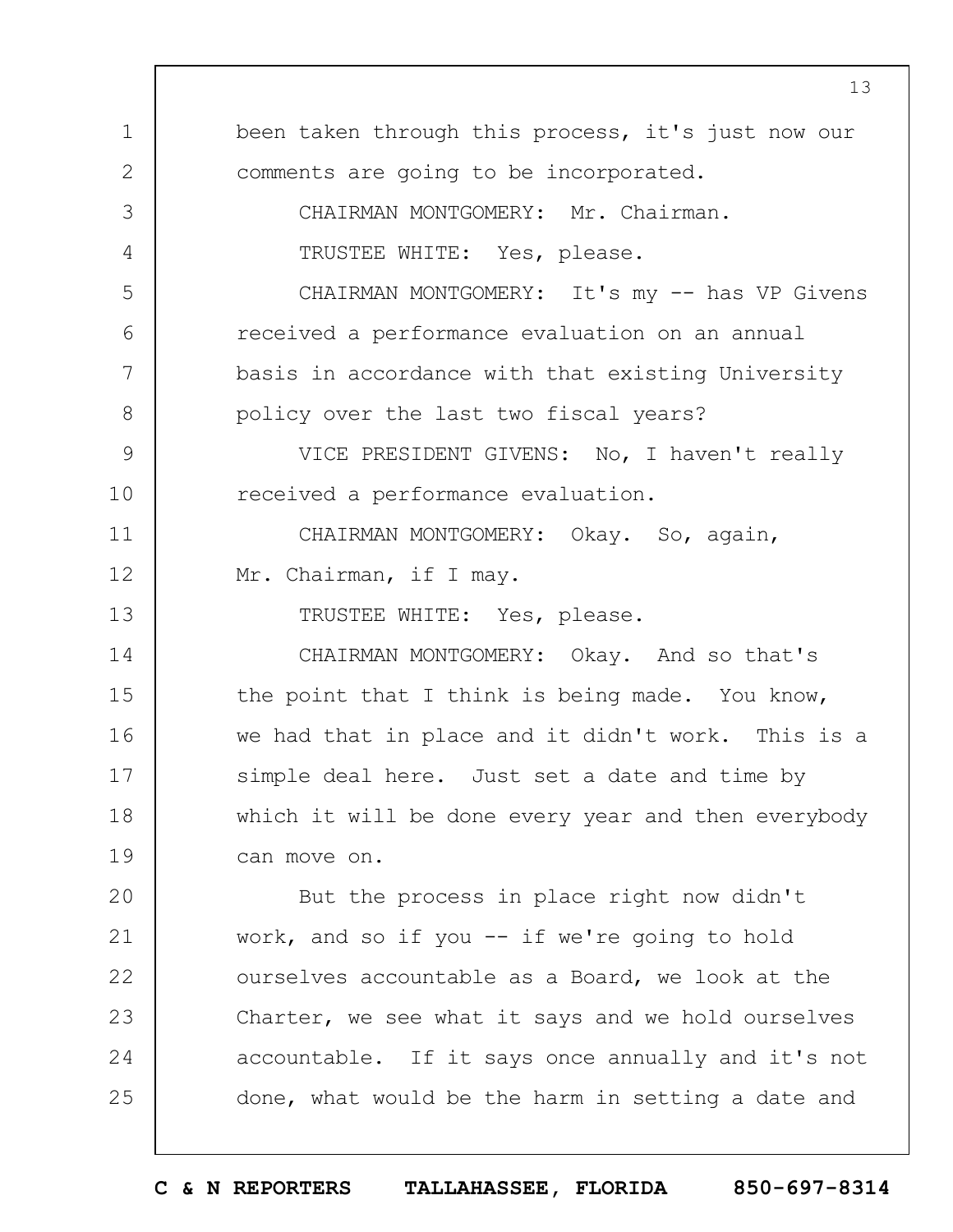time by which it will be done on  $--$  you know, every year?

The fiscal year ends on June 30th. Maybe three months later, you know, and it's not fair to the VP to sit out there and not have some sort of evaluation. He doesn't know how he's doing. So he's gone two years now without an evaluation. He doesn't know how he's doing except for maybe, you know, a pat on the back.

10 11 12 13 So I strongly encourage -- I'm not a member of the Committee. Maybe we'll address it at the Board level, but this is a small thing that just says set the date and move on.

14 15 TRUSTEE WHITE: No argument about that. TRUSTEE SHANNON: Mr. Chair.

16 TRUSTEE WHITE: Yes.

1

2

3

4

5

6

7

8

9

17 18 19  $20$ 21 22 23 TRUSTEE SHANNON: Mr. Chair, is there a set - is there already an established and set date for annual compensation and salary adjustments, or do they happen, you know, at any time during the fiscal year for any of the senior leaders of the University? I mean is there a set time and place when that occurs?

24 25 TRUSTEE WHITE: That I don't know. I've simply, you know, met and received information that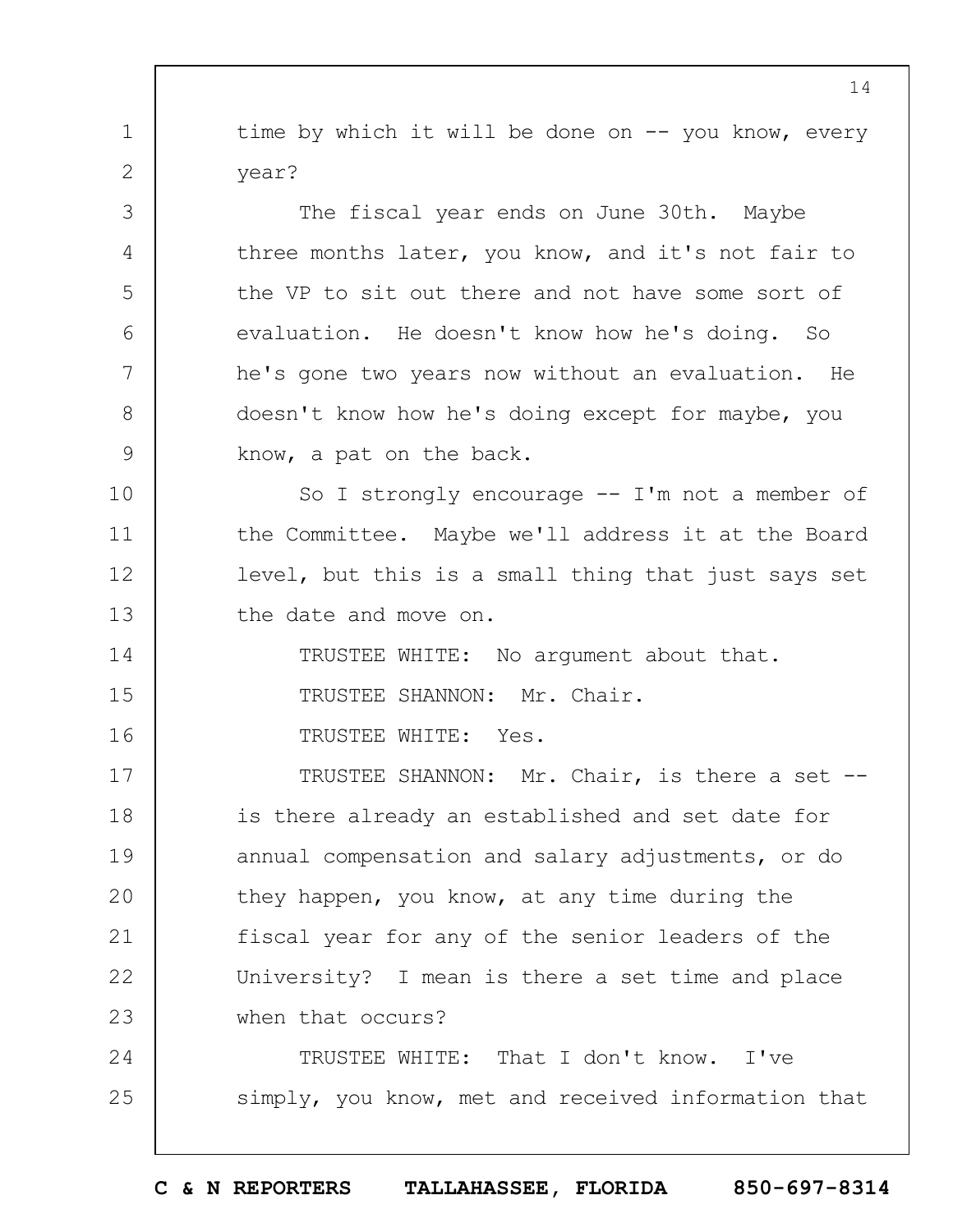1 2 3 4 5 6 7 8 9 10 11 12 13 14 15 16 17 18 19  $20$ 21 22 23 24 25 15 said that there is, in fact, a process. So I can  $-$ - I am quite happy, you know, with something that says like, okay, or we want to make sure that this happens within 60 days of the end of the fiscal year. I'm absolutely fine with that. TRUSTEE MCWILLIAMS: Put that to a vote, Mr. Chair? TRUSTEE WHITE: Sure. So I -- so that would be my recommendation, that we simply add: Within 60 days of the end of the fiscal year. Is there a concurrence with that as a motion? TRUSTEE MCWILLIAMS: I would concur. TRUSTEE WHITE: Okay. Is there a second? TRUSTEE ALSTON: Second. TRUSTEE WHITE: Okay. Any other discussion? TRUSTEE SHANNON: The only discussion in question that I have is that the reason I'm asking when annual compensation and salary adjustments are made is because if you set having the annual performance review done within 60 days after the end of the fiscal year, what happens if compensation and salary adjustments are made before we have a chance then to do that annual review? I just think the two need to be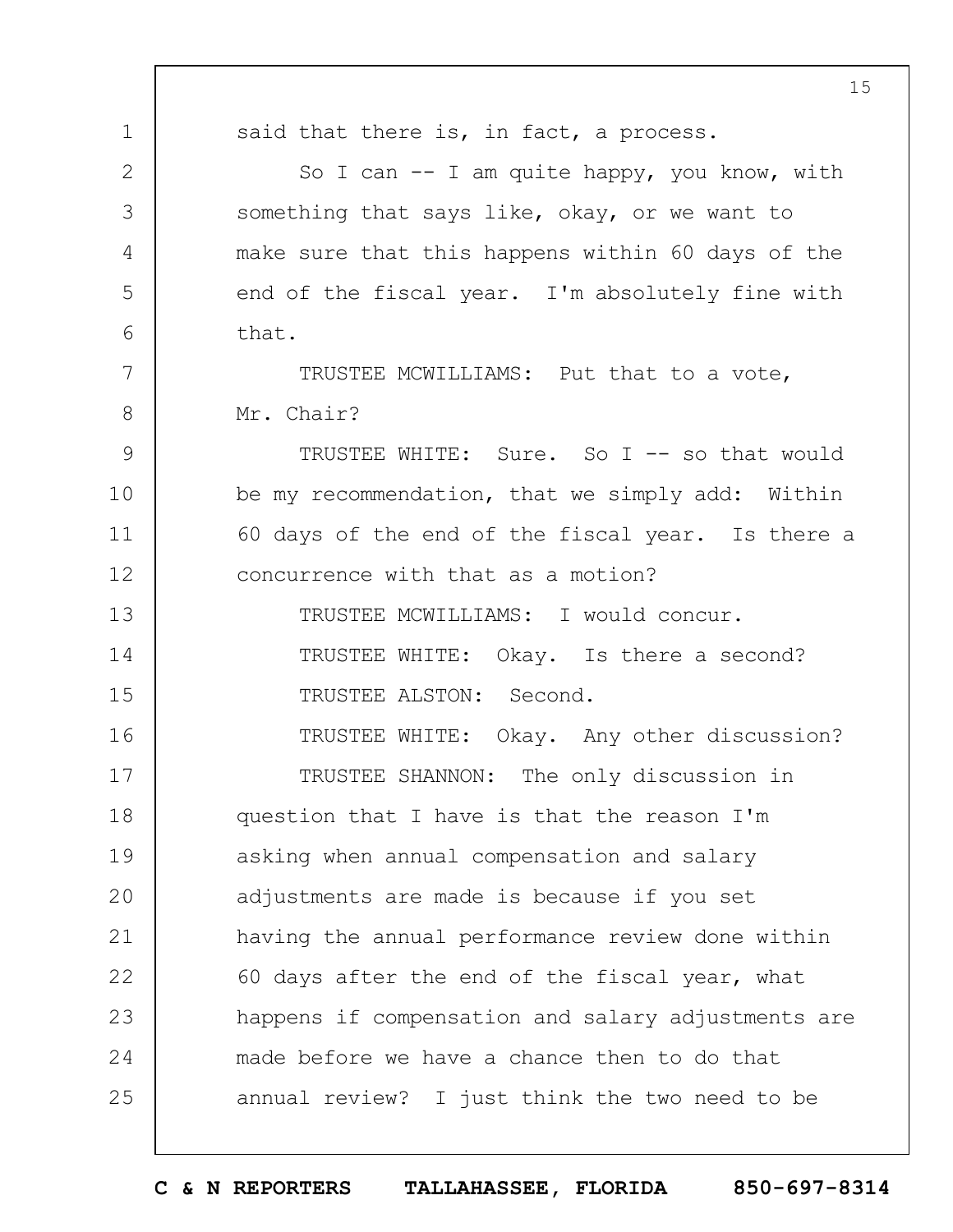connected. There needs to be a close. We shouldn't be making any decisions about annual compensation and salary adjustment if we have not yet done that review.

1

2

3

4

5

6

7

8

9

10

11

TRUSTEE WHITE: I agree, and I think, you know, what we are trying to  $-$ - what we're trying to solve for here is that we don't  $-$  as the Committee, we don't know exactly what all of the procedures are. So the question is: How do we want to deal with this right now while we are  $-$ you know, while we are waiting on that information?

12 13 14 15 16 17 18 19  $20$ 21 22 I mean the substantive issues around the Audit Charter deal with the fact that, you know, now we are, in fact, going to be involved in this review. So I'm -- you know, so I'm happy to have a date, you know, in here certain that we can move forward with. And then if we have some additional information between now and the Board meeting, we can  $--$  you know, we can come and make that suggested change; but I do appreciate the fact that, you know, having a date certain in here will be quite helpful.

23 24 25 TRUSTEE SHANNON: All right. TRUSTEE WHITE: Other comments? (NO RESPONSE).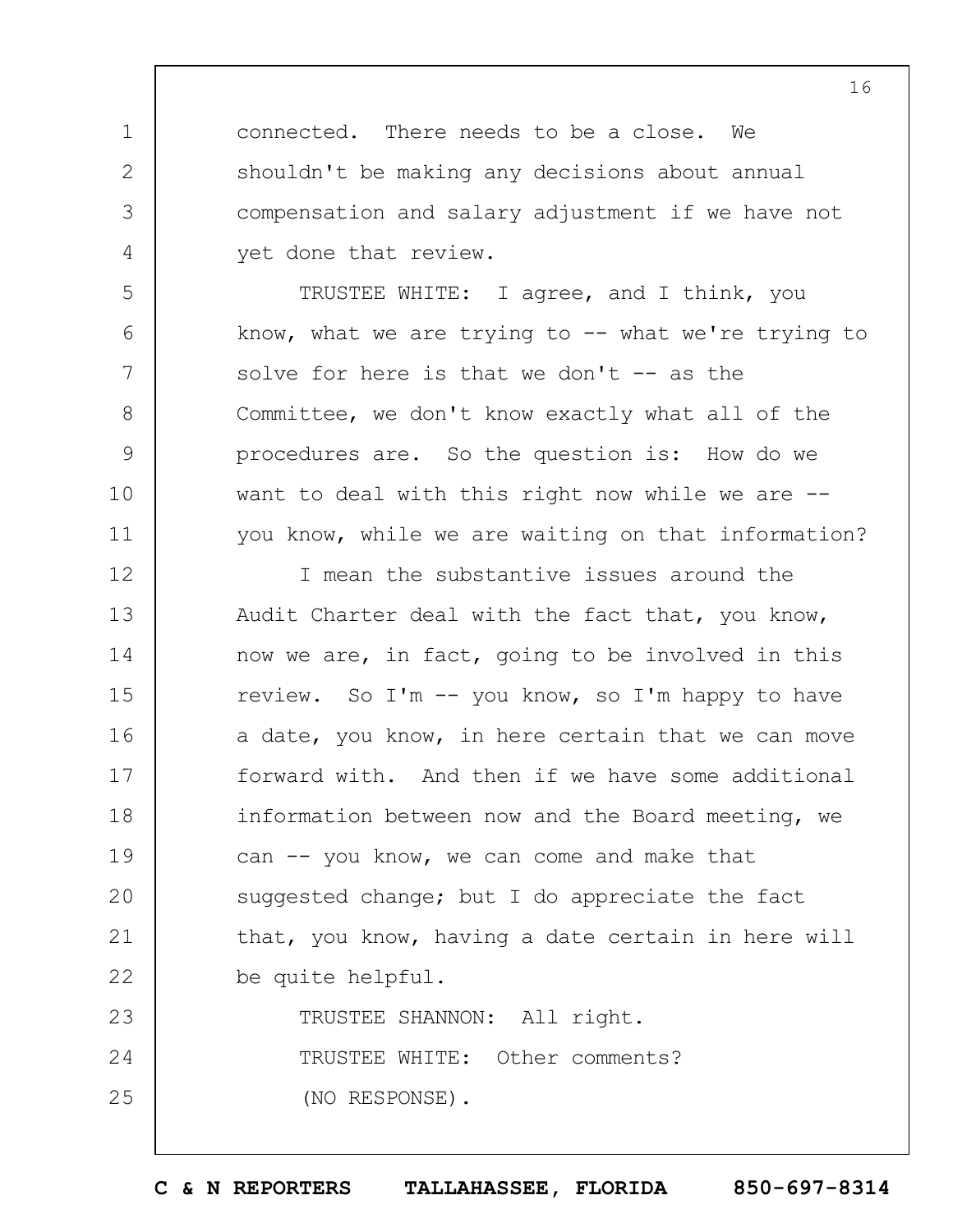1 2 3 4 5 6 7 8 9 10 11 12 13 14 15 16 17 18 19  $20$ 21 22 23 24 25 17 TRUSTEE WHITE: Well, there is a motion on the floor to simply add the caveat that this would happen within 60 days of the end of the fiscal year. Hearing no other discussion, all those in favor. (AFFIRMATIVE INDICATIONS). TRUSTEE WHITE: Motion carries. Thank you. Are there other comments about the Audit Charter? (NO RESPONSE). TRUSTEE WHITE: So then we need a motion then to approve the updated Audit Charter, and I think we should actually do these in two motions. So the first is the approval of the Audit Committee Charter with the edit that we just made. Is there a motion to approve? TRUSTEE SHANNON: So moved. TRUSTEE MCWILLIAMS: Second. TRUSTEE WHITE: Moved and properly seconded. Any other discussion? (NO RESPONSE). TRUSTEE WHITE: All in favor. (AFFIRMATIVE INDICATIONS). TRUSTEE WHITE: Opposed? (NO RESPONSE).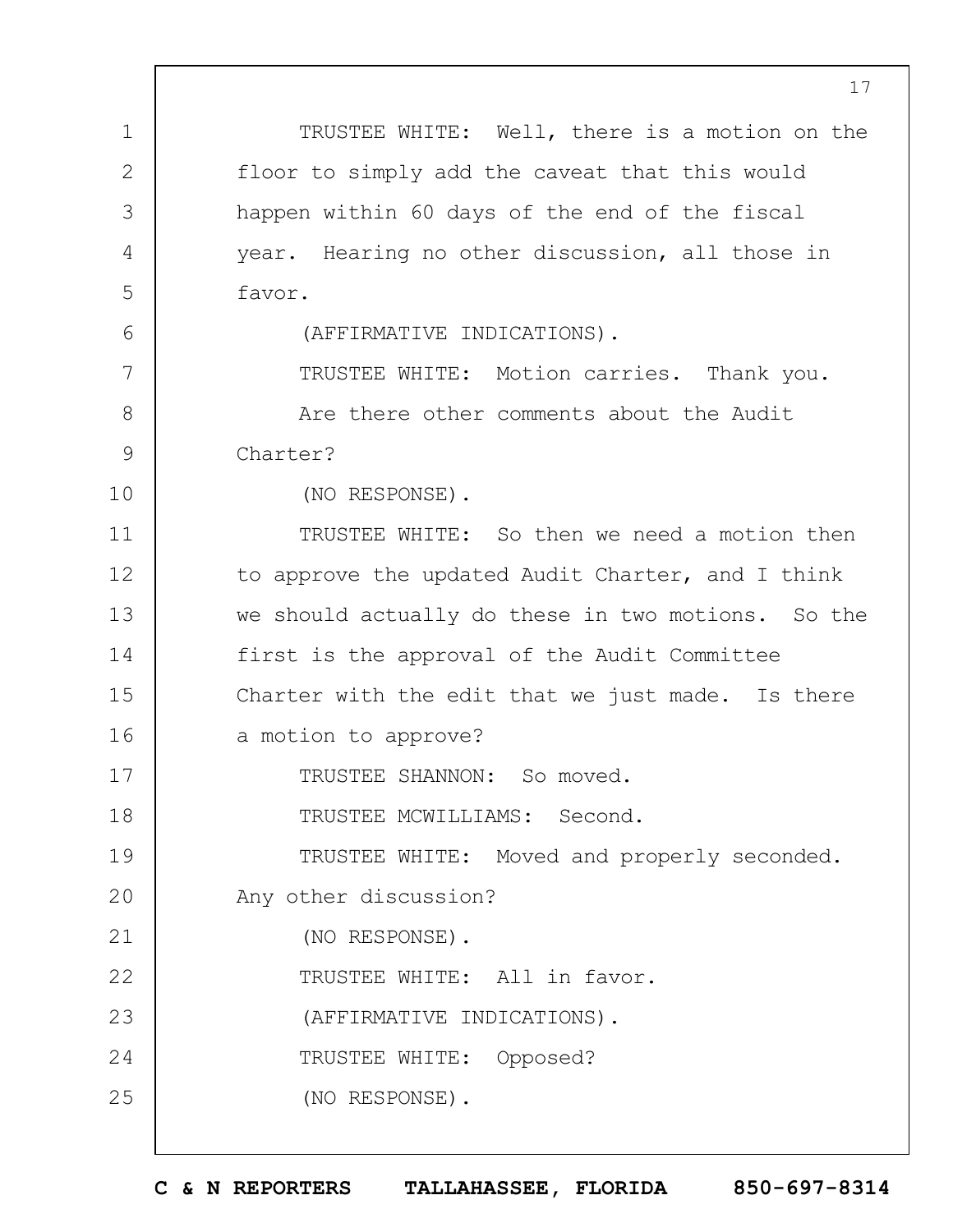TRUSTEE WHITE: The Audit Committee Charter is passed.

1

2

3 4 5 6 7 8 9 10 11 12 13 14 15 16 17 18 19  $20$ 21 22 23 24 25 The second has to do with the Division of Audit and Compliance Charter. Again, these are mostly cosmetic changes and edits and just sort of moving some things around as Vice President Givens took us through. So I would entertain a motion to approve the Division of Audit and Compliance Charter. TRUSTEE MCWILLIAMS: So moved. TRUSTEE ALSTON: Second. TRUSTEE SHANNON: Second. TRUSTEE WHITE: Moved and properly seconded. Any other discussion? (NO RESPONSE). TRUSTEE WHITE: All in favor. (AFFIRMATIVE INDICATIONS). TRUSTEE WHITE: Great. The Division of Audit and Compliance Charter is approved. There are a number of informational items, so I will turn it back over to Vice President Givens. VICE PRESIDENT GIVENS: Thank you. If you'll look at your report, Page 3 is the dashboard which summarizes the activities over the last couple of months. You'll see the projects we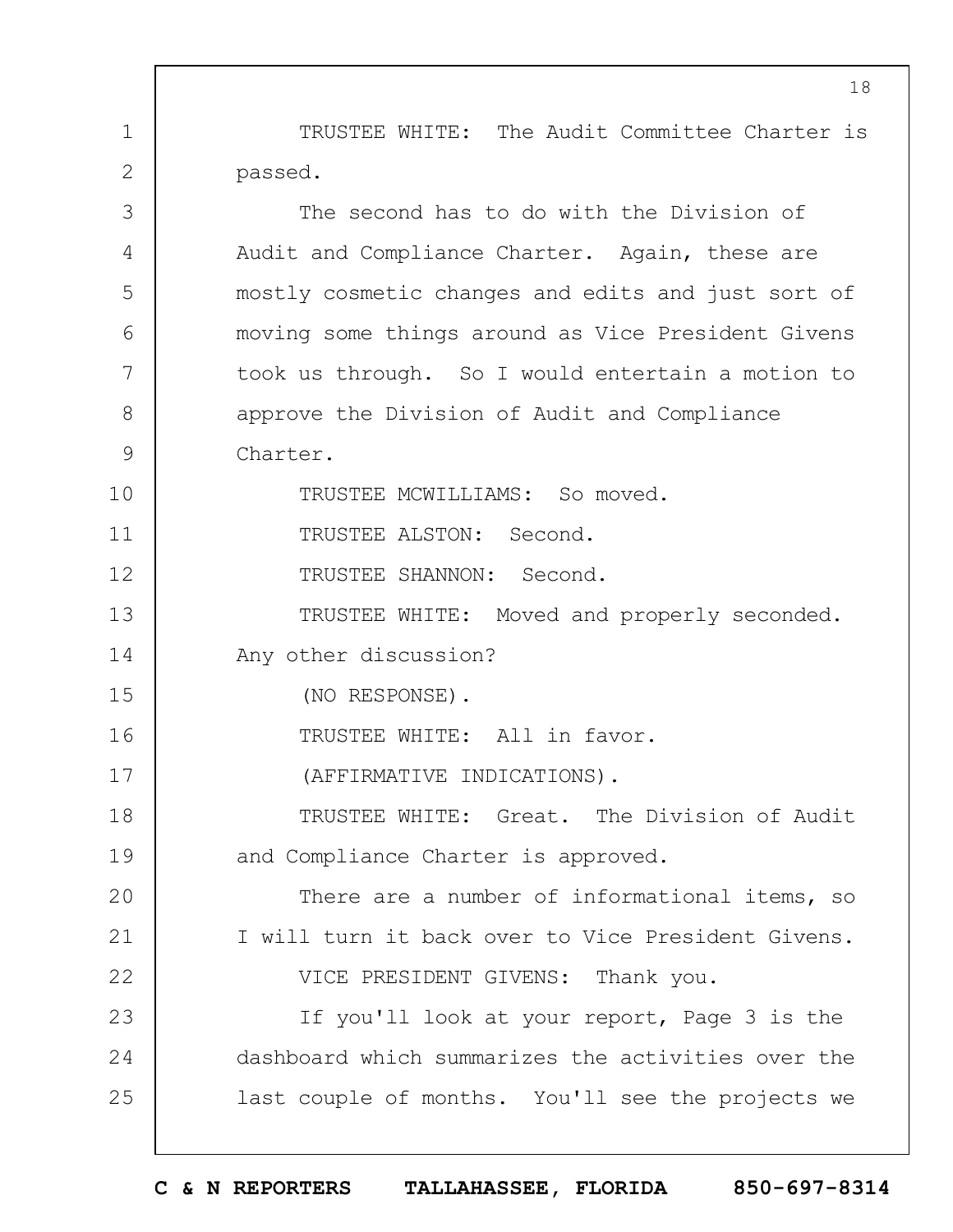have in process. We have a follow-up of findings for the audit of the grade-change process. This was follow-up on findings of a previous report. The fieldwork for that has been completed. The report is in review and we expect to release that in June. Currently, as the report stands, all of the findings that have been previously reported have been corrected.

1

2

3

4

5

6

7

8

9 10 11 12 13 14 15 16 We have suspended a couple of the projects we had in process. That was the audit of the information technology functions and the financial aid review, just -- so we had to complete the performance funding audit as well as some time that we needed to spend on the NCAA investigation that is in process and we hope getting close to completion.

17 18 19  $20$ 21 We also have in process a Pharmacy Phase 2 investigation. This was one that was initially received by the Board of Governors. The Board of Governors requested that we contract with someone to look into the allegations.

22 23 24 25 The fieldwork on that also has been complete. My discussions with the firm this morning indicated they are in the process of writing the report and they expect to have some draft findings to us by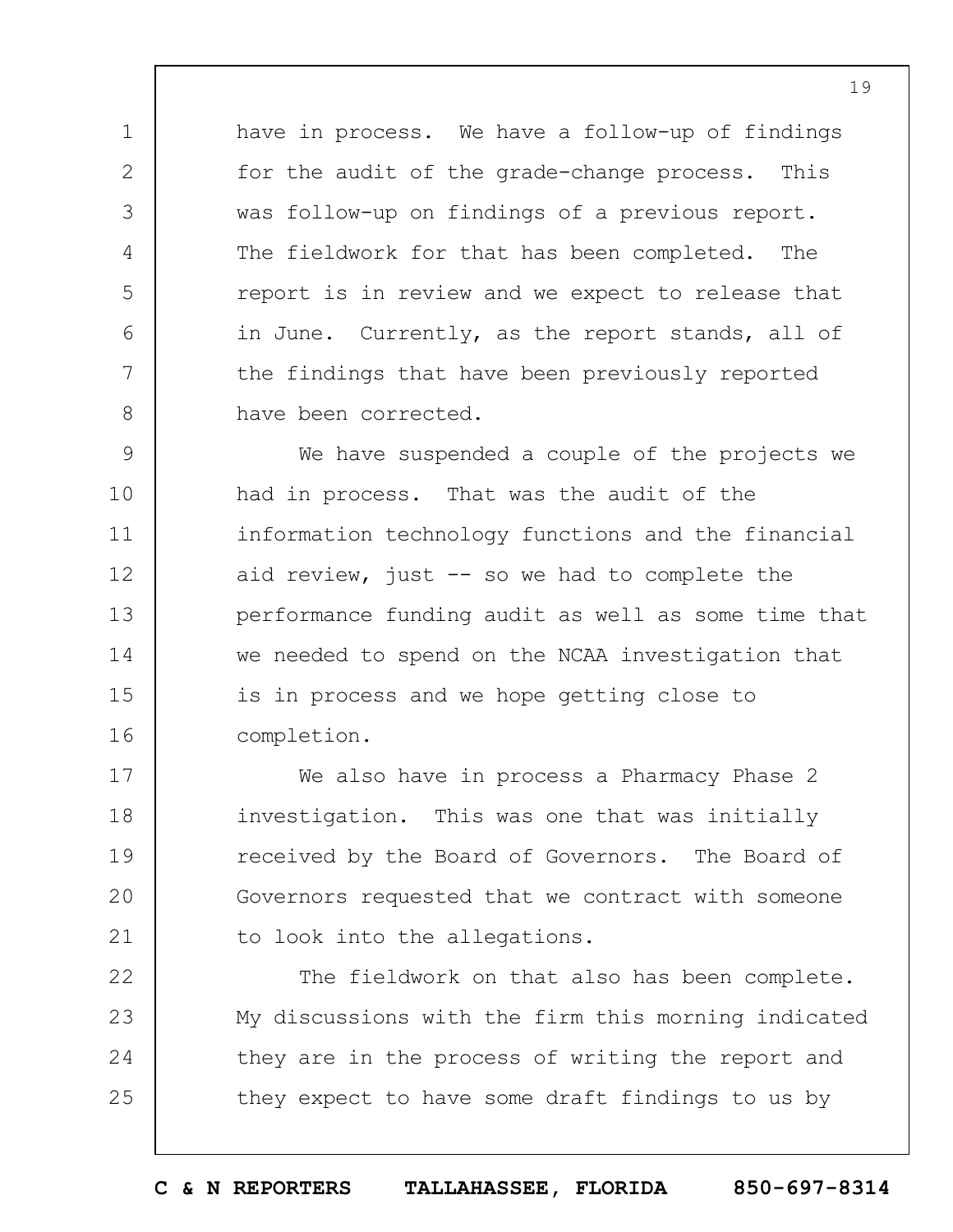1 the end of the week.

2

3

4

5

6

We have also completed a band eligibility compliance review. The fieldwork is complete; the report was written. We anticipate issuing that report at some point this week. There were no findings included in the report.

7 8 9 10 11 12 13 14 15 We also have done a follow-up of findings for the audit of the purchasing card and travel. This was the audit that was originally done by Ernst & Young and contained a number of findings. We've completed the fieldwork on those, and we found that there were some issues that were still outstanding and that they had not been resolved, and we are -- will be sending the findings out for management response hopefully this week as well.

16 17 18 19 We've also had a review of  $-$  by the USDA, they entitled it the civil rights' review. They came on-site for three days, did their work, and we are waiting the report on that.

 $20$ 21 22 23 24 25 If you'd turn to the next page, you'll see there's a summary of the findings that are outstanding. We've listed all the findings in the open category and that just means that the findings have not -- or that the implementation of the corrective actions has not been validated by our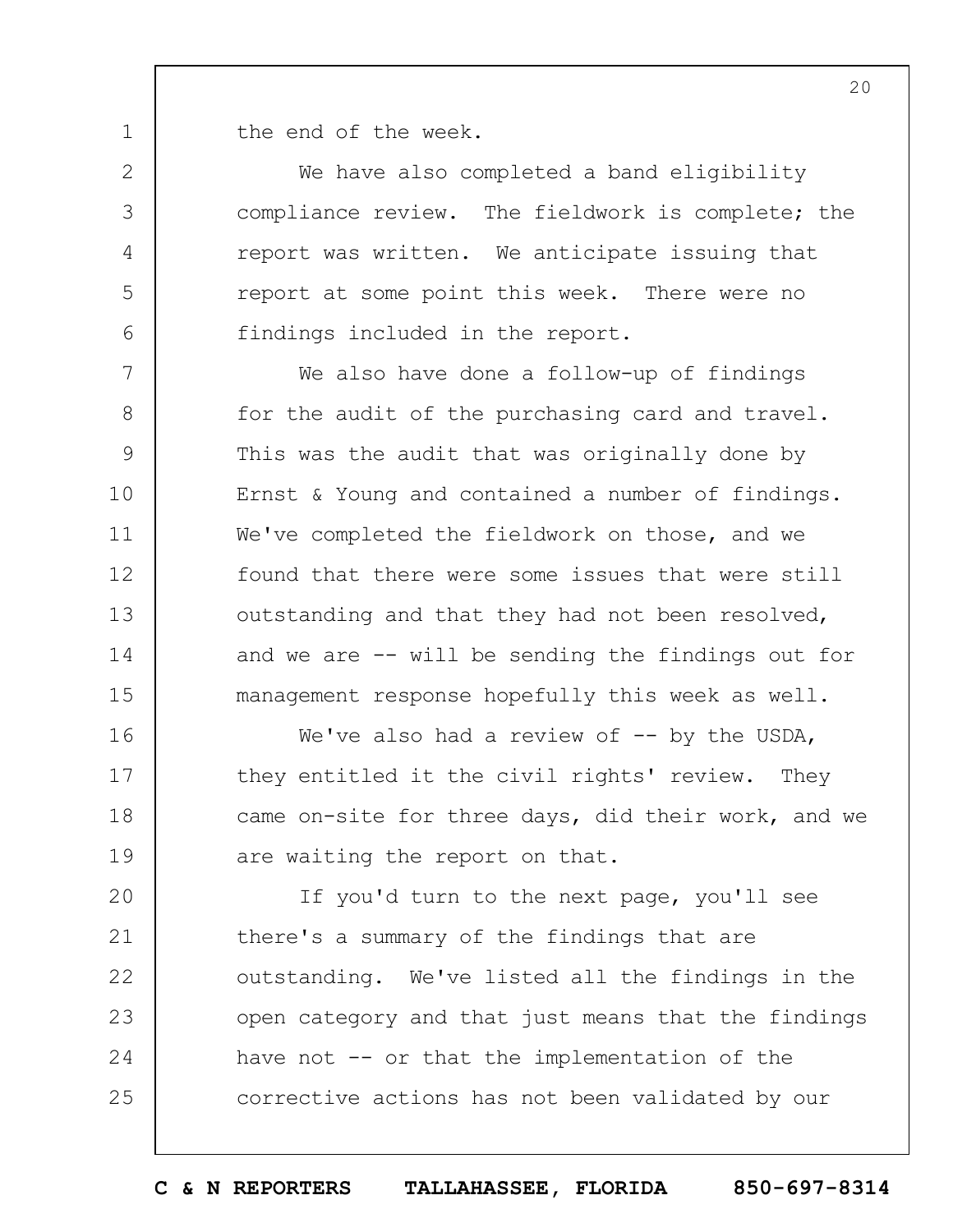office. As we mentioned, we're in the process of validating findings related to the grade-change process and the purchasing card travel. And once we (inaudible) two red findings, six yellow findings, and four green findings. And the findings that were in the other reports will be scheduled, and we will validate the corrective action on those through our normal audit process.

1

2

3

4

5

6

7

8

9 10 11 12 13 During -- we have received some external audit reports. The Auditor General issued an audit of the University's financial statements for the year ended June 30, 2014. That report included no findings.

14 15 16 17 18 19  $20$ 21 22 23 24 25 We also received the audit of the University's federal awards program by the Auditor General for the year ended June 30, 2014. And there were no findings included in that report, which is good that we had no findings; but I will need to point out that that audit was a very limited scope audit in that the Auditor General followed up on prior audit findings and really did not look at many additional issues beyond that. So, you know, it's good that the Auditor General felt comfortable that they felt it was low risk enough that they didn't need to look at additional issues, but it was a

**C & N REPORTERS TALLAHASSEE, FLORIDA 850-697-8314**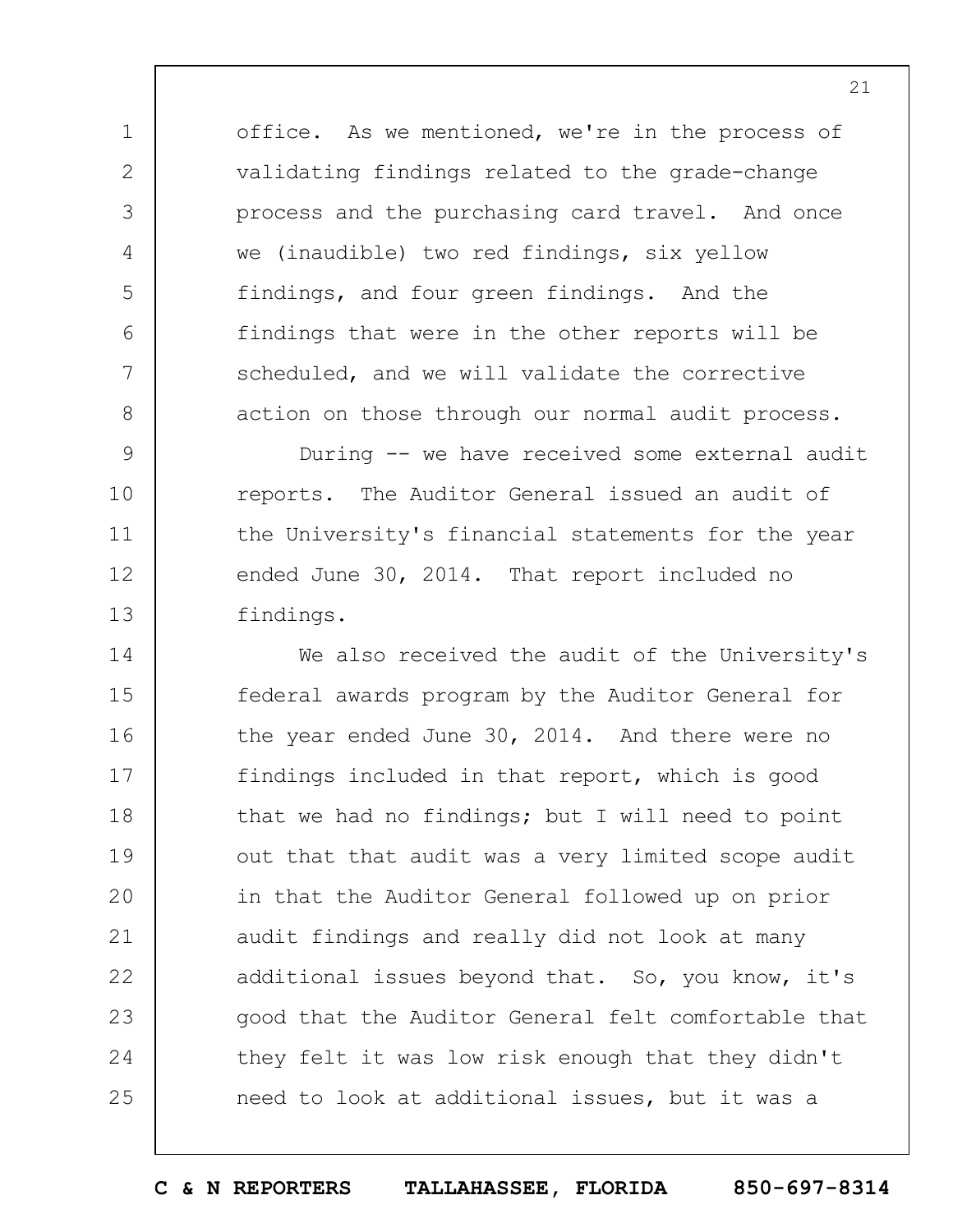limited scope for the audit.

1

2 3 4 5 6 7 8 9 10 11 12 13 As far as the investigations that we've been conducting, since July 1, 2014, we've received 54 allegations or complaints; and of those, we've issued 12 reports; we've closed 12 with no investigation; we have 14 in process; nine that have been referred to another department for review; and seven that are pending investigation. And as we pointed out before, the allegations - many have multiple allegations. And so of the ones we have in process, we estimate that it's about 50 different complaints that we're actually having to look at.

14 15 16 17 18 19 And also, of the 14 reports that we have in process, eight are in the review phase, which means the report is getting close. That's just a matter of being sure that we've got everything documented that we need to have documented and then we can issue the report after that.

 $20$ 21 22 23 24 25 On the next page, on Page 7, you can see the types of investigations that we have. You can see that there was the biggest increase in the financial and business integrity classification, you see that that comprised 48% of the allegations that we received for this year. That was compared

**C & N REPORTERS TALLAHASSEE, FLORIDA 850-697-8314**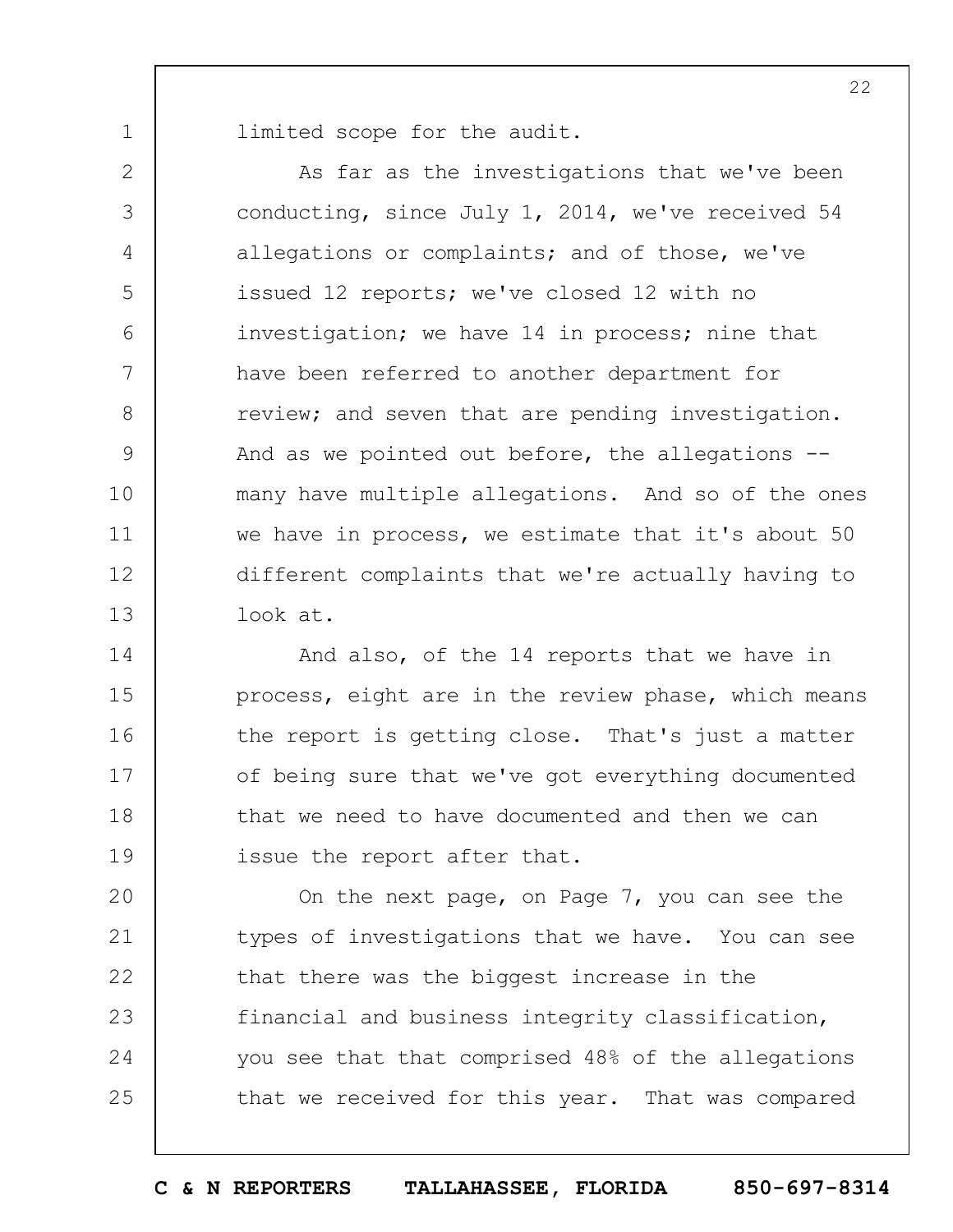to 31% in the prior year.

1

2

3

4

5

6

7

We have two projects that we have put on for upcoming. First is an accounts payable review. We expect to start that fieldwork in June 2015. We have identified the specific objectives that we want to look at, and that's -- this audit came off of our 2014/15 audit plan.

8 9 10 11 12 13 14 15 16 17 18 And then the next problem is the risk assessment and development of the audit plan for the 2015/16 year. We're starting that in June, and the methodology for this will be basically the same as we've used in the prior years; but this year, since we've got two years worth of experience in using the methodology as well as information that we've gained through the year, we are, as I said, tweaking that, the questionnaires that we use, as well as looking at ways that we might get additional feedback from others.

19  $20$ 21 22 23 24 25 In the past, we've interviewed senior management staff as we have surveyed the mid-level managers. And this year we feel like it may be beneficial, if we actually do some interviews with mid-major -- mid-level managers as well so that we can get underneath  $--$  the underlying reasons why some issues may be considered higher risk.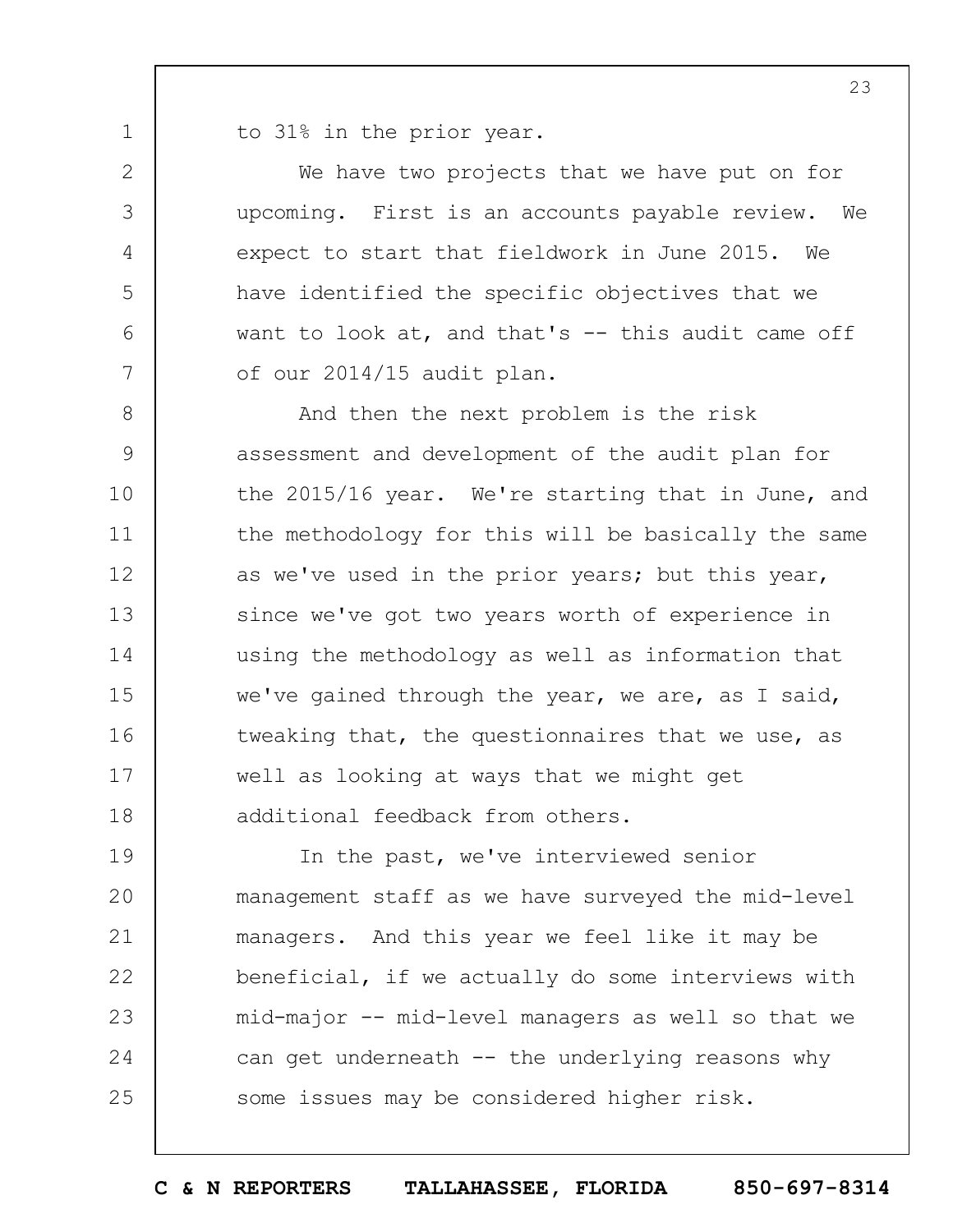As far as the other items that we have, I want to make you aware that the Board of Governors is continuing to follow up on some issues that had come out in previous audit reports and SACS review as well as some matters that were reported directly to the Board. The items that are open include the University's addressing the athletic program. Where the athletic program's expenses have continued to exceed its revenues, they're looking for some type of plan to see how the University is handling that.

1

2

3

4

5

6

7

8

9

10

11

12 13 14 15 16 17 18 19  $20$ 21 They've also asked for information on the establishment of a permanent and stable leadership team. This was something that came out of the SACS review where SACS felt like the University had taken -- had addressed a lot of the issues but that the -- there were still a lot of interim positions, and so those -- we found that most or a lot of the interim positions have been filled and that information has been provided to the Board of Governors.

22 23 24 25 The next two items were two investigations that were reported directly to the Board of Governors and the Board of Governors referred these to the University for review. The Pharmacy Phase 2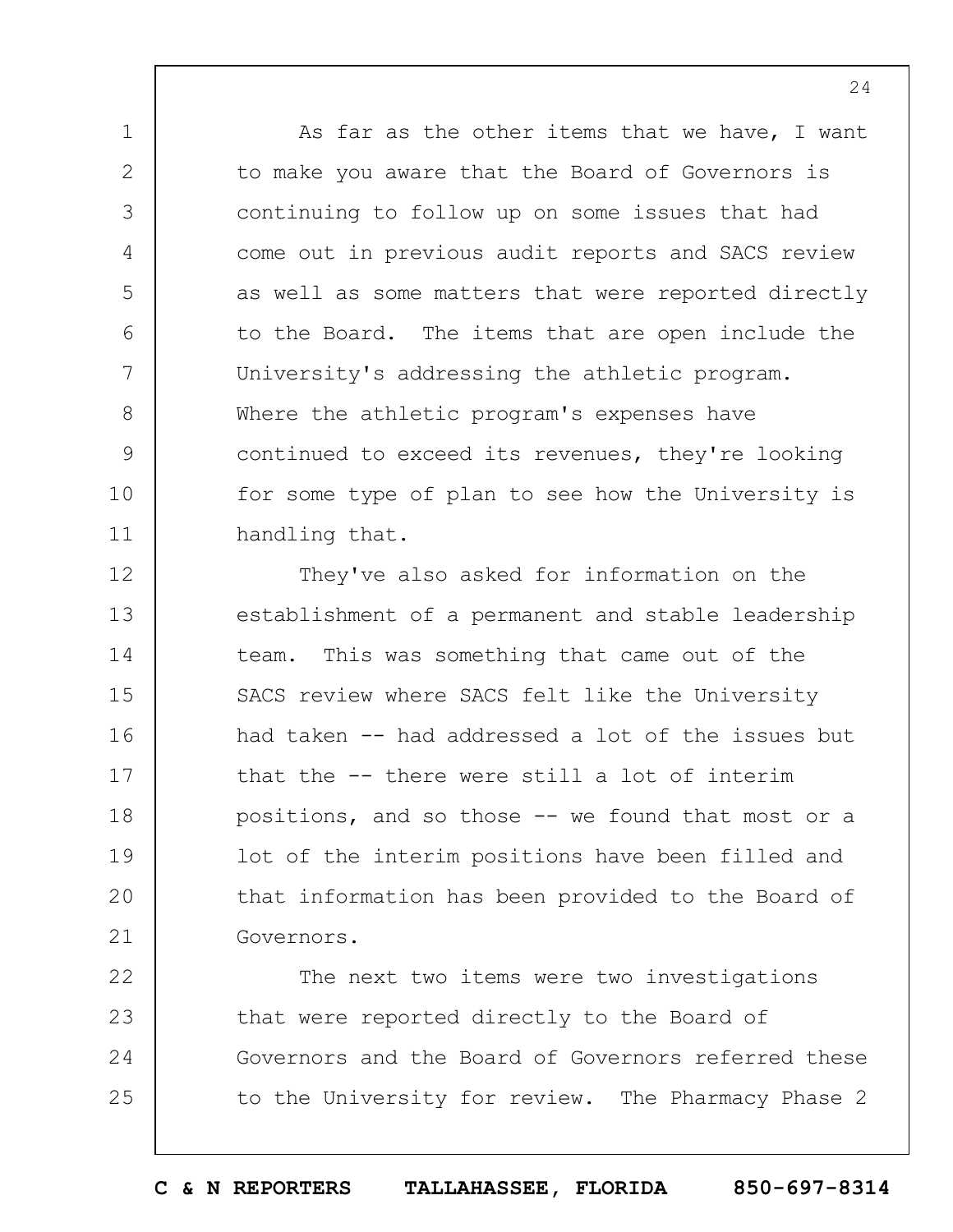we discussed earlier. We also have received some allegations about the construction of the DRS sports complex. Both of those are in the final stages, and we hope to have reports out sometime this month.

1

2

3

4

5

6 7 8 9 10 11 12 13 14 I wanted to update you on where we are on our automated work paper system. We have -- we received a memorandum of understanding from the state agency that oversees it, and that's the Department of Children and Family Services. The MOU was reviewed by our General Counsel's office, and there were some additions that were put in and that we've sent that back to the Department of Children and Family Services for review.

15 16 17 18 19  $20$ 21 We've talked through the changes. We're not really expecting any issues there. As far as the annual cost is now, they're telling us it would be in the neighborhood of about \$1,500, which is still considerably less than the other systems that we have (inaudible). We anticipate being able to implement this starting in July of this year.

22 23 24 25 The last issue I wanted to bring to the Committee's attention is that the Board of Governors has proposed four regulations that impact the Audit Committee's function. The first of these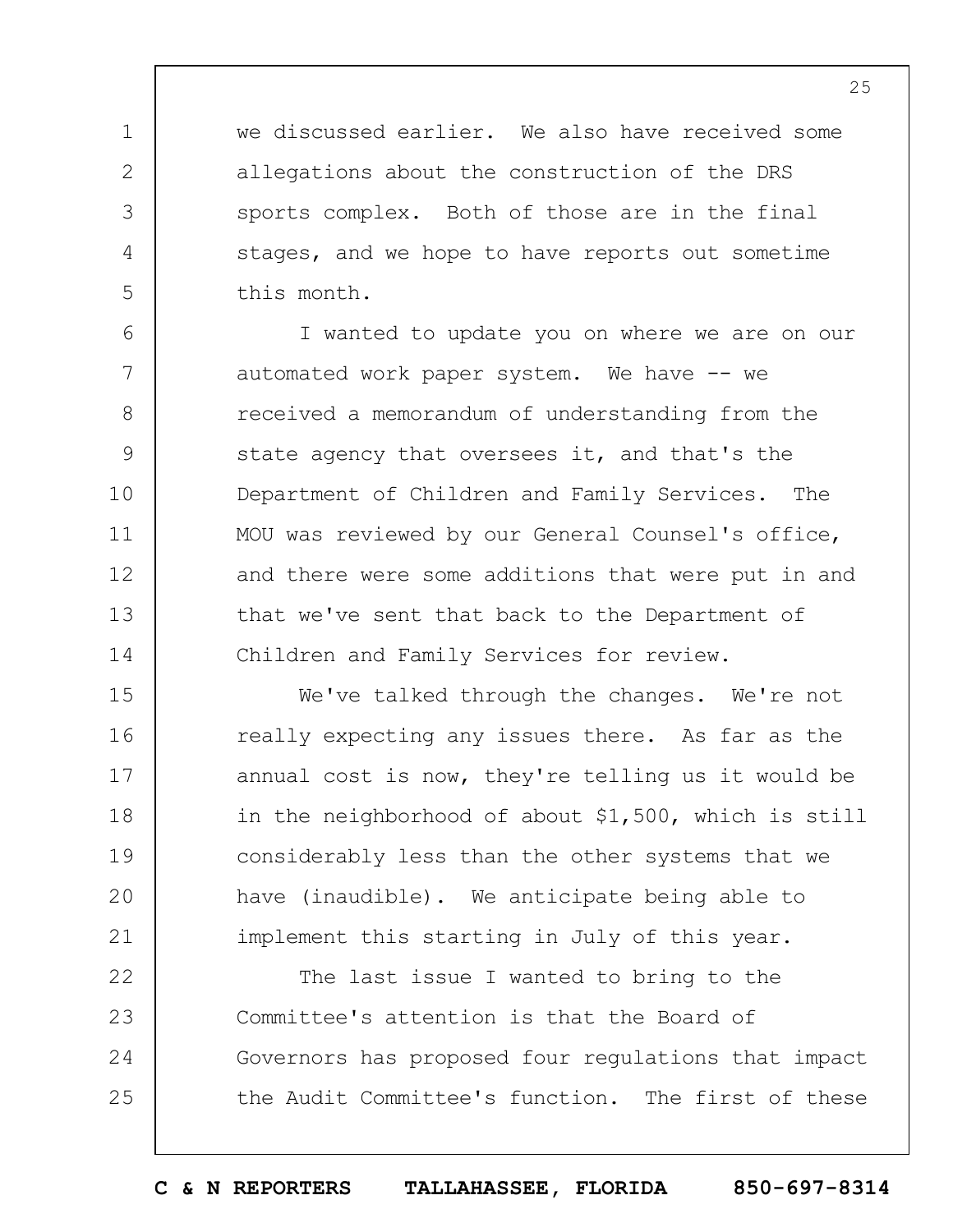is the -- what they've titled their complaint handling. And this regulation basically addresses how the Board of Governors handles the complaints that come directly to them. Previously they did not have a regulation addressing it and it puts into place basically what they've been doing; that when an allegation comes to them, they will review it and typically refer that to the University for a review.

1

2

3

4

5

6

7

8

9

10 11 12 13 14 15 It also added the allegation or added the provision that allegations against the senior management positions, such as the President, the Board of Trustees, and the Vice President of Audit and Compliance, would be required to be referred to the Board of Governors for review and handling.

16 17 18 19  $20$ 21 22 23 24 25 The second regulation sets minimum requirements for a University compliance and ethics programs. The main thing that they require that we do different is how the day-to-day monitoring of the compliance program is handled. Currently, we have compliance that's housed within the Division of Audit and Compliance. And our monitoring, basically, is through the audits that we do, through the investigations that we do, and through consultations on various issues that we're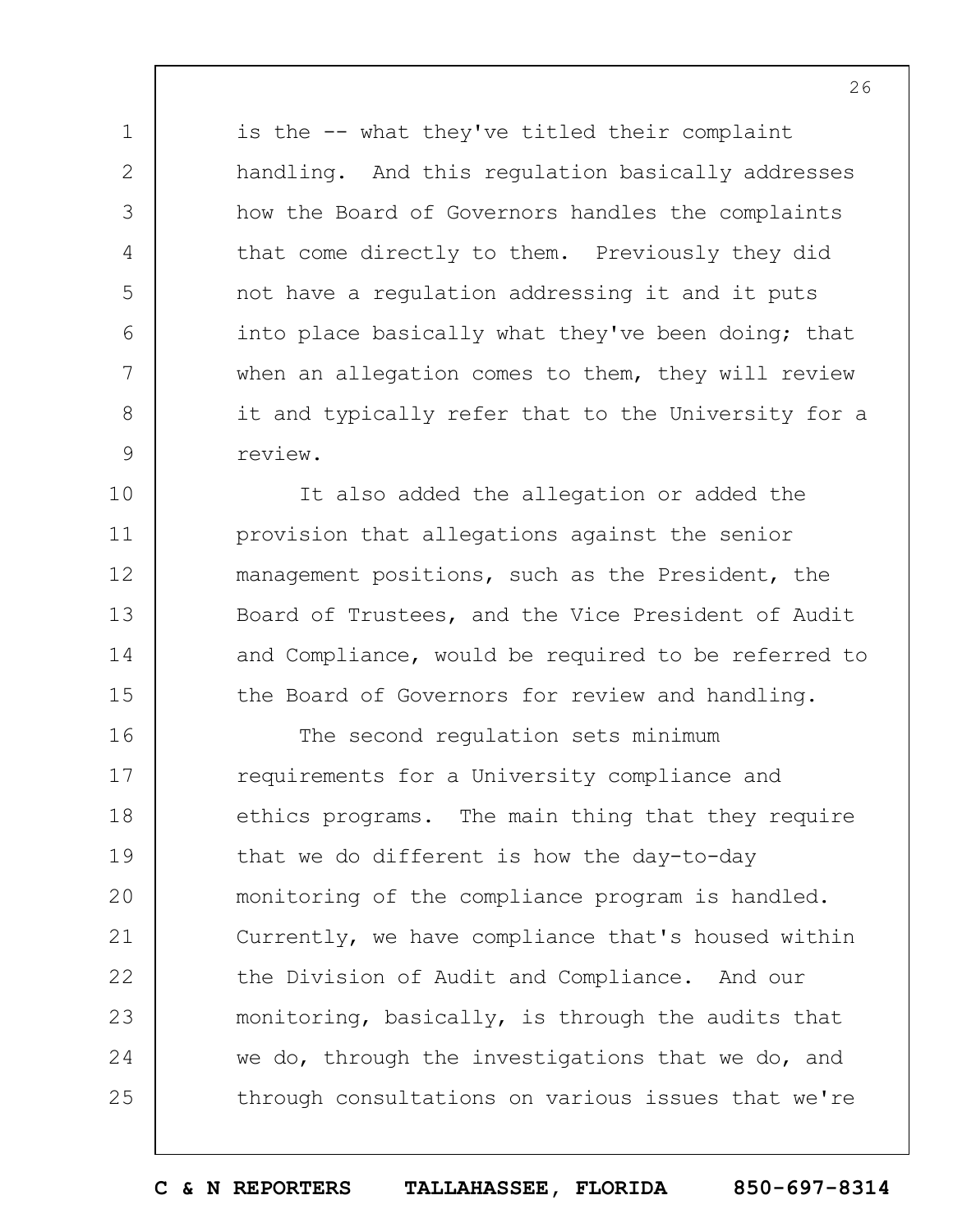asked to look at.

1

| $\mathbf{2}$  | The regulation would require that a more            |
|---------------|-----------------------------------------------------|
| 3             | formal process be set up for coordination of the    |
| 4             | various compliance activities within the            |
| 5             | universities. And this is the regulation that       |
| 6             | would require the biggest change for us on how we   |
| 7             | handle it. It would require some additional         |
| $8\,$         | resources because given the resources we have, we   |
| $\mathcal{G}$ | couldn't implement the standard as it's written.    |
| 10            | The third regulation is $-$ actually implements     |
| 11            | the law that allows the Joint Legislative Auditing  |
| 12            | Committee to require or to monitor the repeat audit |
| 13            | findings such that when -- if the University        |
| 14            | doesn't correct audit findings within -- and they   |
| 15            | have it in three audit reports, then the            |
| 16            | Legislature can take certain action up to           |
| 17            | withholding money from the University until the     |
| 18            | findings have been corrected. And so this,          |
| 19            | basically, just implements that provision, and it   |
| 20            | incorporates some Board of Governors'               |
| 21            | responsibilities in that law.                       |
| 22            | The last regulation had to do with the              |
| 23            | internal audit functions and operations which the   |
| 24            | major changes there are, it requires that the       |
| 25            | universities use the standards that are established |
|               |                                                     |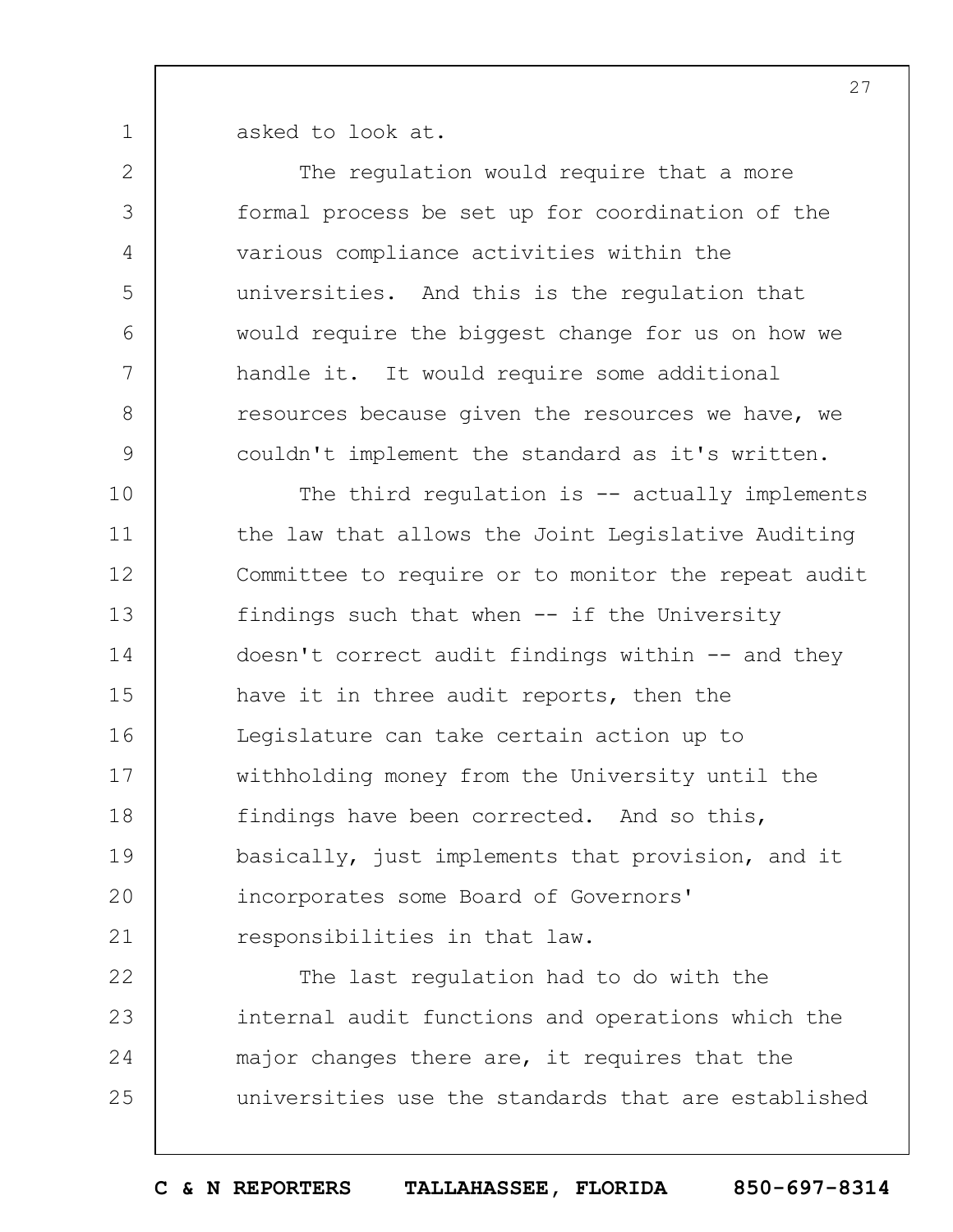by the Association of Inspector General; whereas, all universities follow the Internal Audit Stan - internal -- Institute of Internal Audit Standards. It increases their reporting responsibility for investigations where all investigations that are conducted would be reported to the Board of Governors and also requires that allegations of fraud, waste, and abuse will be reported to the Board of Governors so that as the allegations are made, you know, the Board of Governors does not want to get blindsided and read about something in the paper, just -- you know, just like you don't. So it would require a certain level of reporting for those allegations. And then it also just reiterates just some requirements that are in the standards.

1

2

3

4

5

6

7

8

9

10

11

12

13

14

15

16

17 18 19  $20$ 21 As a -- I noted that the implementation of the regulations would require some additional resources that would require that we change the charters that we just adopted, to a certain extent, and this would have to be addressed.

22 23 24 25 Now I will say that we have looked at this issue over the last couple of years. We have a plan that we could put into place when and if we need to, to go that the route.

**C & N REPORTERS TALLAHASSEE, FLORIDA 850-697-8314**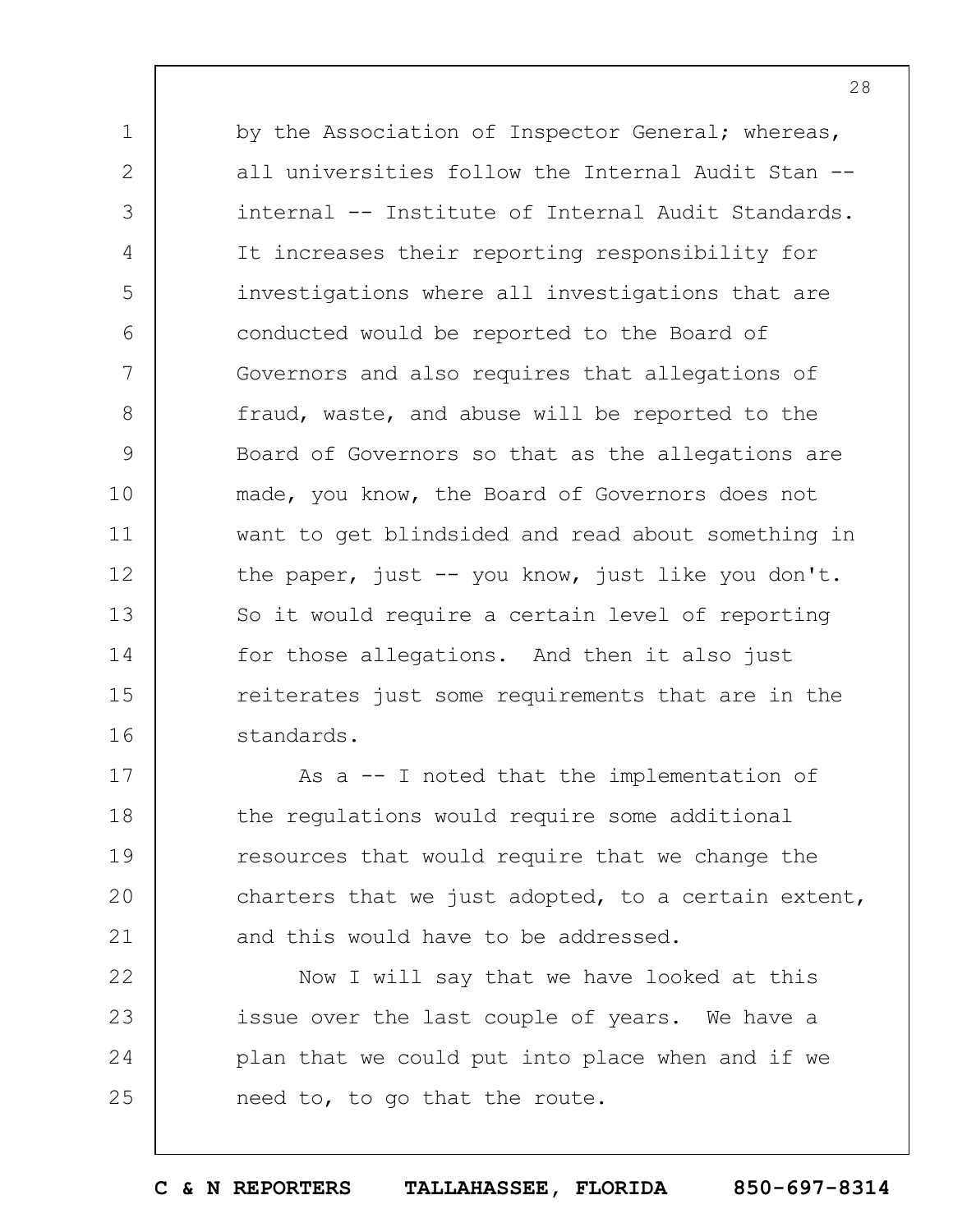Currently, those are just proposed regulations. I met with my counterparts last week. We spent the better part of a day going through the regulations and we have a committee that's ready to draft a response to that, but it would also require some input from Audit Committee members as well. And I'll be glad to take any questions.

9 10 11 TRUSTEE WHITE: All right. So my first question is: So when do they anticipate making a decision on these changes?

12 13 14 15 16 17 18 19  $20$ VICE PRESIDENT GIVENS: What I understand is going to happen now is we -- since the Board of Governors didn't meet with us last week and they are -- will revise the proposed regulations and send those back out for review. They're asking for responses back by July 31st. So the earliest that they could take it back to their Board for any action would be in August or September, whenever they have that meeting.

21

1

2

3

4

5

6

7

8

TRUSTEE WHITE: Okay.

22 23 24 25 TRUSTEE MCWILLIAMS: My question was about the BOG withholding funds from the University under some circumstances. Could you elaborate on that a little bit more for us, please?

**C & N REPORTERS TALLAHASSEE, FLORIDA 850-697-8314**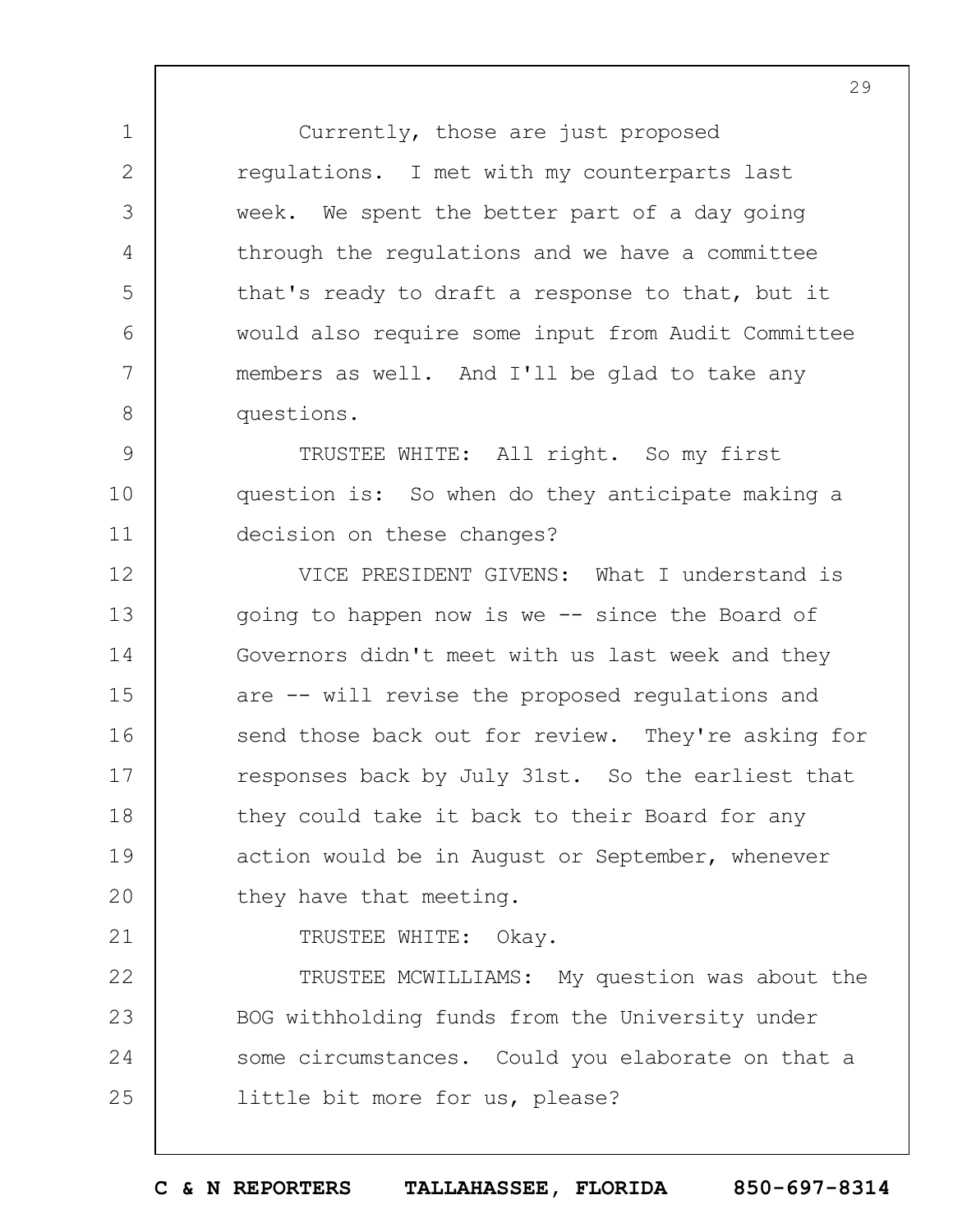VICE PRESIDENT GIVENS: Sure, I'd be glad to. What that allows is  $-$  this is for, basically, when the Auditor General does operational audits. If  $a$   $-$ 

1

2

3

4

5

6

7

TRUSTEE WOODY: Excuse me. Good afternoon, Trustee Robert Woody is joining the call. Sorry for being late.

8 9 10 11 12 13 14 VICE PRESIDENT GIVENS: But what's allowed is if the findings are not corrected and they appear in three consecutive operational audit reports, then at that point, the funds can be withheld. But they can also take other action that would not quite -- would not be withholding funds. Let me see if I can find that right quick here.

15 16 17 18 19  $20$ 21 22 TRUSTEE WHITE: And, Trustee Woody, so we're just going through some informational items, and Trustee McWilliams has asked a question around the proposed Board of Governors' regulations. And so in the material  $-$  this is on Page 8, and this is about the Board of Governors' oversight enforcement authority and the impact of that change.

23 24 25 VICE PRESIDENT GIVENS: So what the regulation gives the Board of Governors' Chancellor the authority to investigate allegations of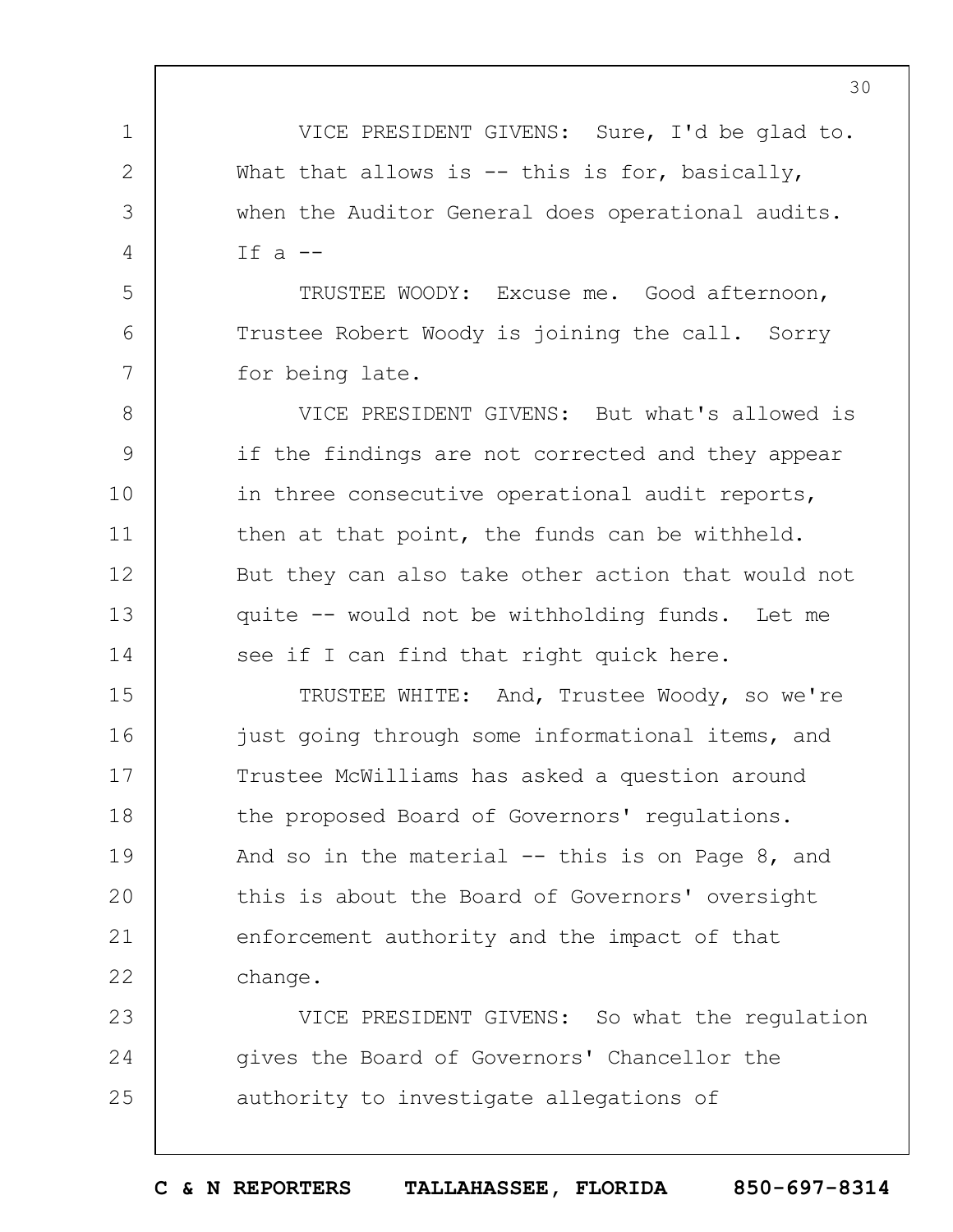noncompliance with regulations, and then it says: If the University Board of Trustees cannot satisfactorily document compliance, the Board of Governors may order compliance within a specified timeframe.

1

2

3

4

5

6 7 8 9 10 11 12 13 14 15 16 17 18 19  $20$ And then it just -- it escalates from there. It just indicates that the Board of Governors, if it's determined that a Board of Trustees is unwilling or unable to comply with any law or recommendation -- or the recommendation within the specified time period, the Board of Governors, in addition to actions constitute (inaudible) may initiate any of the following actions. One is withhold transfer of state funds and then declare the University ineligible for competitive grants. It may require a monthly or periodic reporting on the situation related to the noncompliance until it's remedied and then owe a report to the Legislature that the state university is unwilling or unable to comply with the law.

21 22 23 24 25 So we don't -- that's what the regulation authorizes the Board of Governors to do. TRUSTEE MCWILLIAMS: Thank you. VICE PRESIDENT GIVENS: But I would think, initially, they would try to do what they are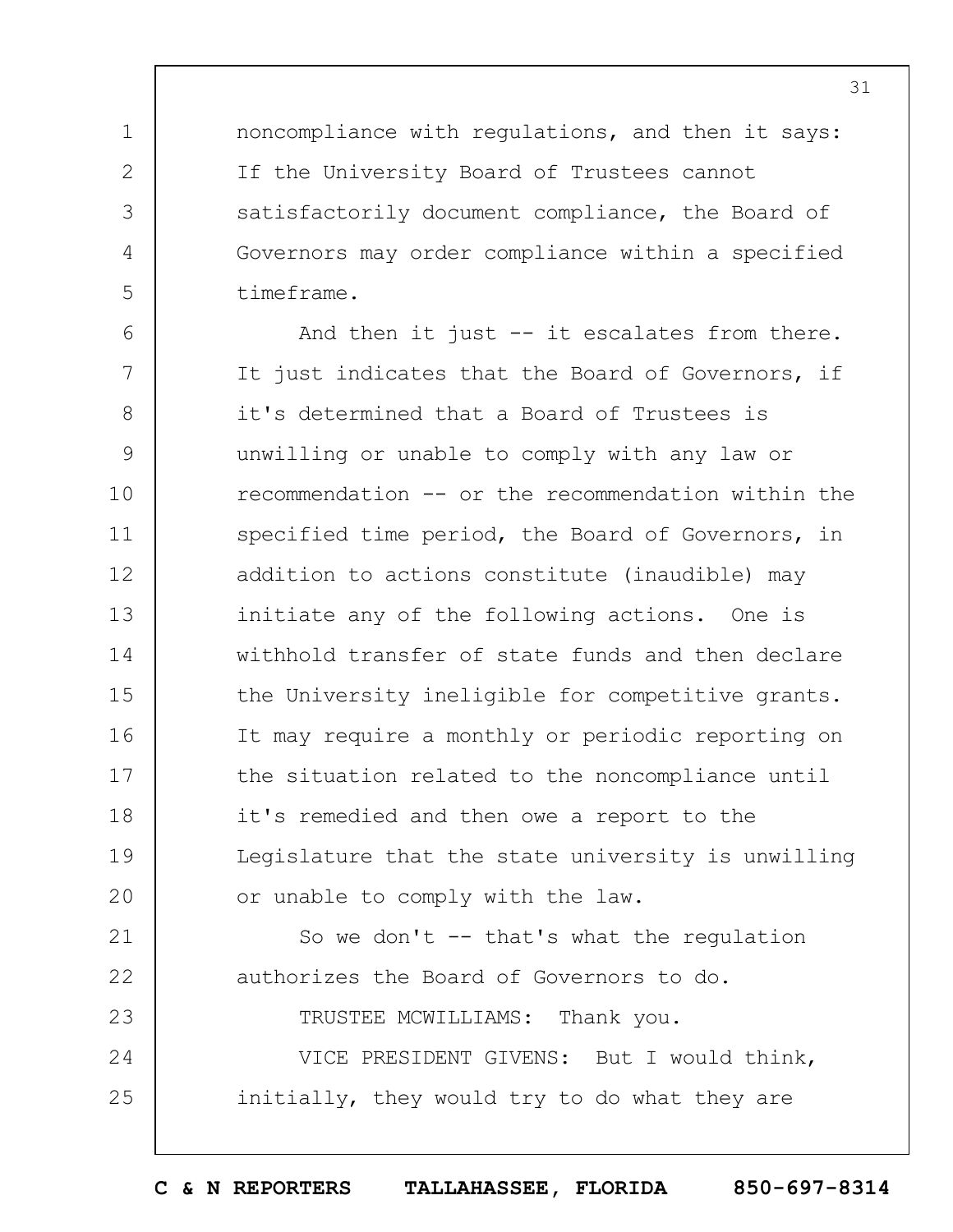trying to do now, and that's just require some monthly -- or some periodic reporting. Like they have followed up on the findings that we talked about earlier where they cannot withhold any money, but they do want to know what the actions the University is going to do to get the situation remedied.

8 9 TRUSTEE WHITE: Are there other questions of Vice President Givens?

CHAIRMAN MONTGOMERY: Mr. Chair.

TRUSTEE WHITE: Yes, please.

1

2

3

4

5

6

7

10

11

12 13 14 CHAIRMAN MONTGOMERY: I wanted to allow Committee members first. I have a comment after the Committee members.

15 16 TRUSTEE SHANNON: Yeah, Mr. Chair, I just have one question for VP Givens.

17 18 19  $20$ 21 22 23 You said that the BOG took feedback from the State University Audit Council and that they were planning to make some adjustments to these four recommendations, and so will they be republishing those four recommendations before that July 31st, 2015, deadline for continued review and comment?

24 25 VICE PRESIDENT GIVENS: Yes. Yes, they're (inaudible) after they've considered what input was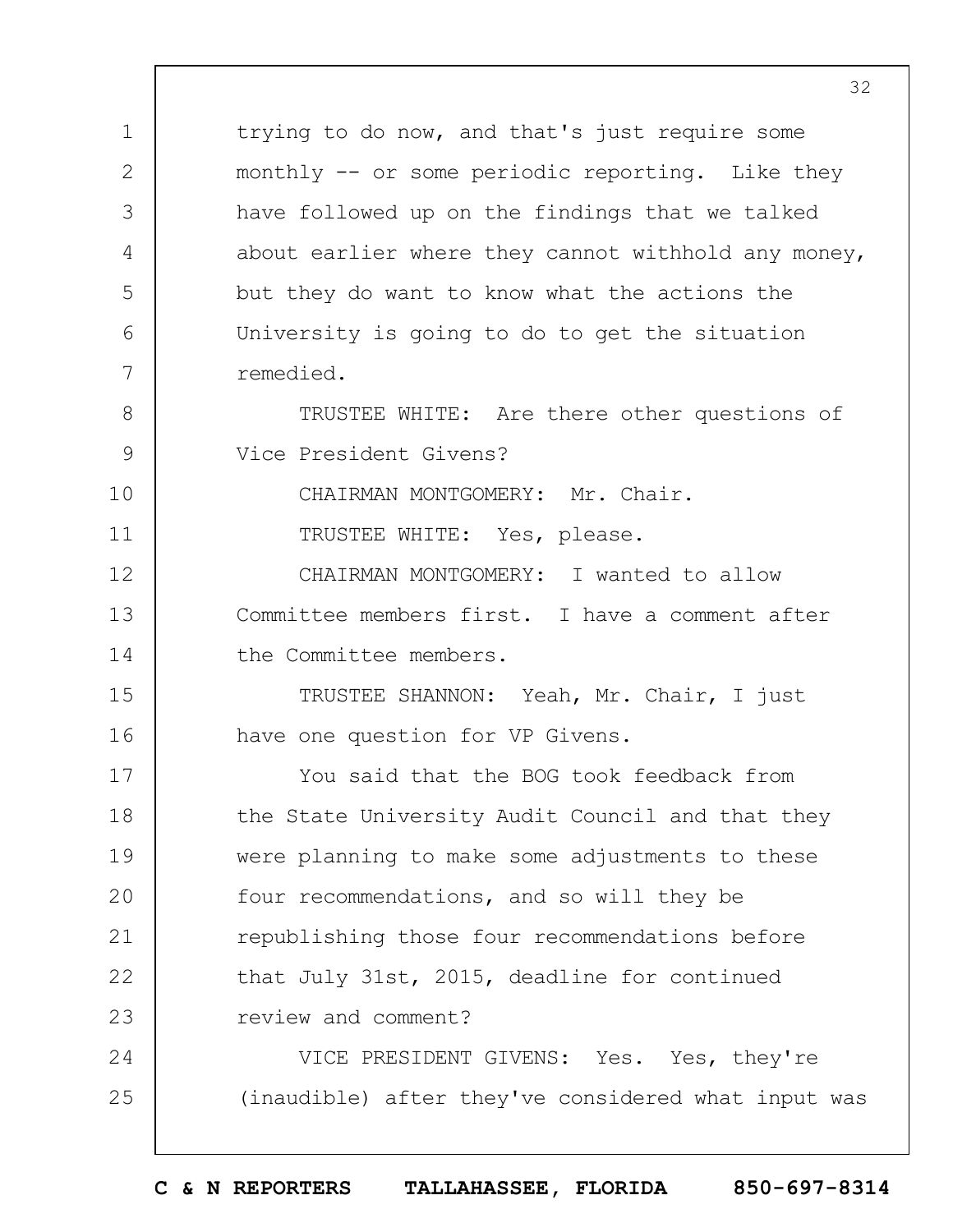1 2 3 4 5 6 7 8 9 10 11 12 13 14 15 16 17 18 19  $20$ 21 22 23 24 25 provided last week, and they'll send the new regulations out -- or the new proposed regulations out; and then at that point there will be feedback again. TRUSTEE SHANNON: Okay. So will you be forwarding the revamped regulation -- revamped proposed regulations to this Committee? VICE PRESIDENT GIVENS: Yes, I will. TRUSTEE SHANNON: Thank you. VICE PRESIDENT GIVENS: (Inaudible) stated last week that it would (inaudible). I don't look for those any time before maybe the end of next week. TRUSTEE SHANNON: I'm sorry, there's a lot of background noise. I can't hear you. VICE PRESIDENT GIVENS: Oh, I'm sorry. Last  $-$ TRUSTEE WHITE: Yeah, I think we're hearing traffic from somebody. So if you're not speaking, if you'd make sure your phone is on mute, that would be great. VICE PRESIDENT GIVENS: But the indication that we got last week was that the  $-$ - when they would start looking at revising the regulations from the feedback that was provided and then start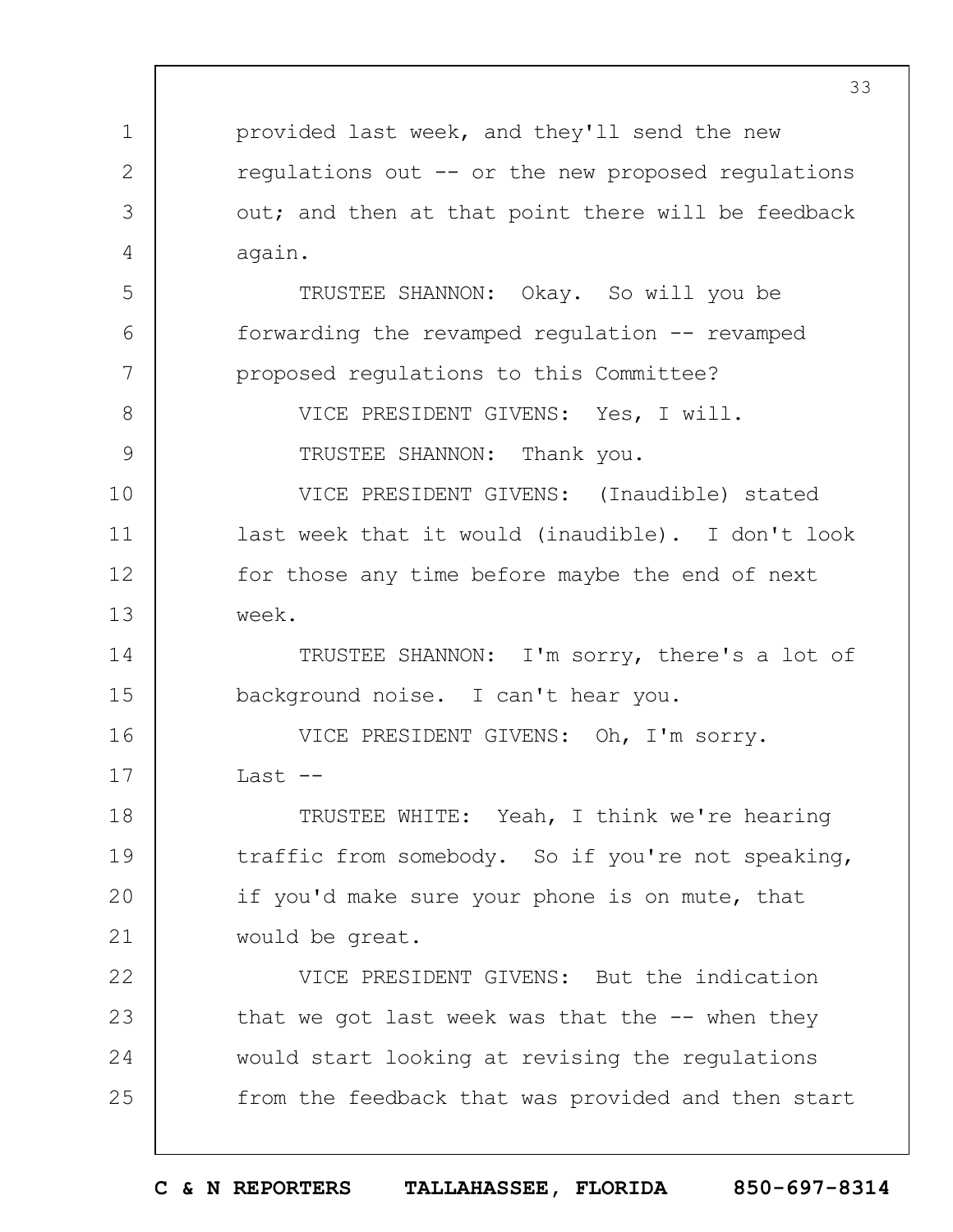1 2 3 4 5 6 7 8 9 10 11 12 13 14 15 16 17 18 19  $20$ 21 22 23 24 25 doing that at the end of this week  $-$  (inaudible) that's as early as they could  $-$  next week so that we'd have enough time to prepare an adequate response. TRUSTEE WHITE: Great. Are there other questions from members of the Committee? (NO RESPONSE). TRUSTEE WHITE: Mr. Chairman. CHAIRMAN MONTGOMERY: Thank you, Mr. Chair, a question for VP Givens. If you'll go back to Page 3 of the material for today, the athletics investigation is non-NCAA related. It says the fieldwork is completed and is in review process and your date of completion is June. Would it be possible to have that completed, and would not want to interfere in any way with the normal process, but would it be possible to have that report available to the Board at the June meeting? VICE PRESIDENT GIVENS: On the non-NCAA related? CHAIRMAN MONTGOMERY: Yes. VICE PRESIDENT GIVENS: Yes, we could do that. CHAIRMAN MONTGOMERY: Okay. Thank you. Mr. Chair, I have an additional question.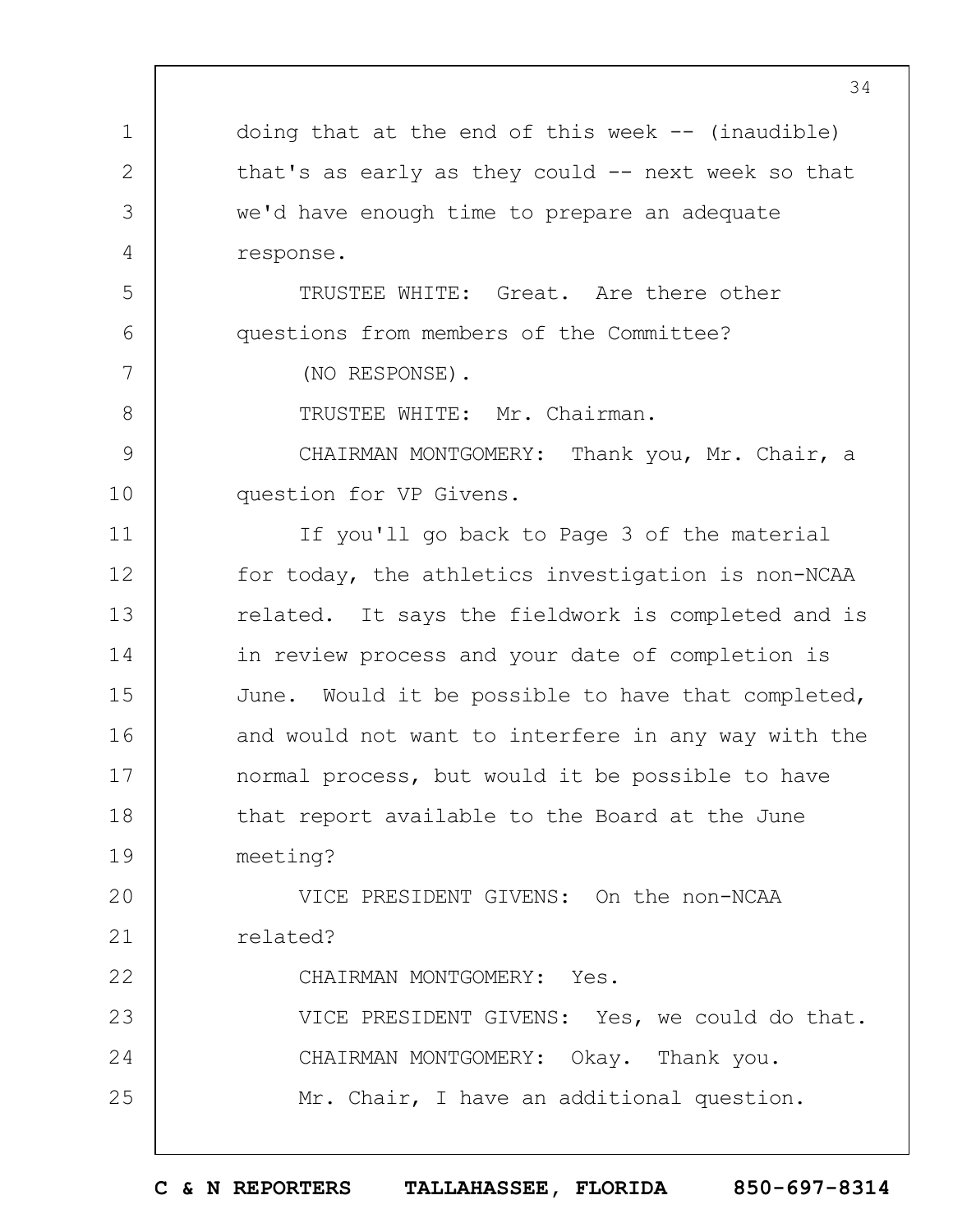TRUSTEE WHITE: Please continue.

1

2

3

4

5

6

7

8

9

10

CHAIRMAN MONTGOMERY: VP Givens, if you drop down to the next page, Page 4, on the band eligibility compliance review, would that one also be a report that could be issued prior to or at the next -- or the upcoming Board meeting?

VICE PRESIDENT GIVENS: Yes. Yes, we can -that one is -- I really thought we could get it out last Friday, but it's just about ready; so, yes.

11 12 13 14 15 16 17 18 19  $20$ CHAIRMAN MONTGOMERY: Okay. And then the final one is the one right below it on the follow-up of findings for audit and purchasing card and travel. It says that these findings are going to be submitted to manage -- you know, for management response. Can you briefly tell us how that process works? I mean is there a time certain? I'm thinking that this would be something that would be done maybe prior to the August meeting?

21 22 23 24 25 VICE PRESIDENT GIVENS: Yes, what -- when we complete the fieldwork and the findings are written and it goes through a review process, once it's gone through the review process, we send findings out to the appropriate personnel to get a response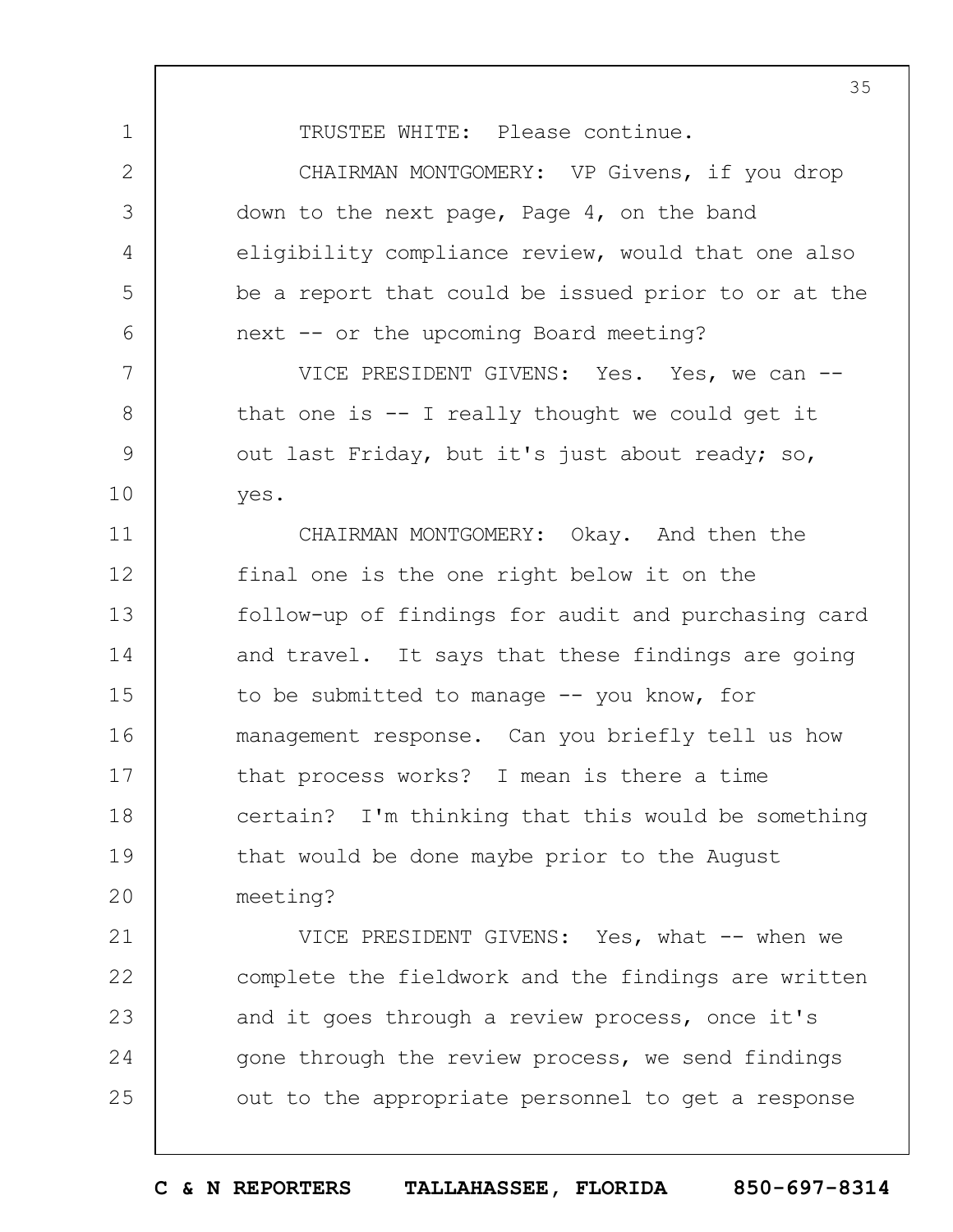1 2 3 4 5 6 7 8 9 10 11 12 13 14 15 16 17 18 19  $20$ 21 22 23 24 25 36 to the findings. And we give them 20 days from the time we deliver the adverse findings, and they provide the written response back and the responses are incorporated in the report. So we are at the point right now of being able to send the findings out, but it will take 20 days to get the response. But that should be prepared and issued well before the August meeting. CHAIRMAN MONTGOMERY: Okay. Well, thank you. Mr. Chair, VP Givens has spent some time with me in my capacity as Chair of the Board, and I learned of the direct reporting function (inaudible). I'd like to thank VP Givens for the work that he's done. And I'd say to the Committee that I didn't feel comfortable providing a performance review with the limited period of time in which I've had to engage VP Givens. I've known nothing but good work from him as a member of the Board; but in a reporting capacity, the 30 days or however many weeks -- five weeks it's been in my capacity as Chair, I did not deem that to be an appropriate period of time in which to provide feedback with regard to his performance. So to the extent that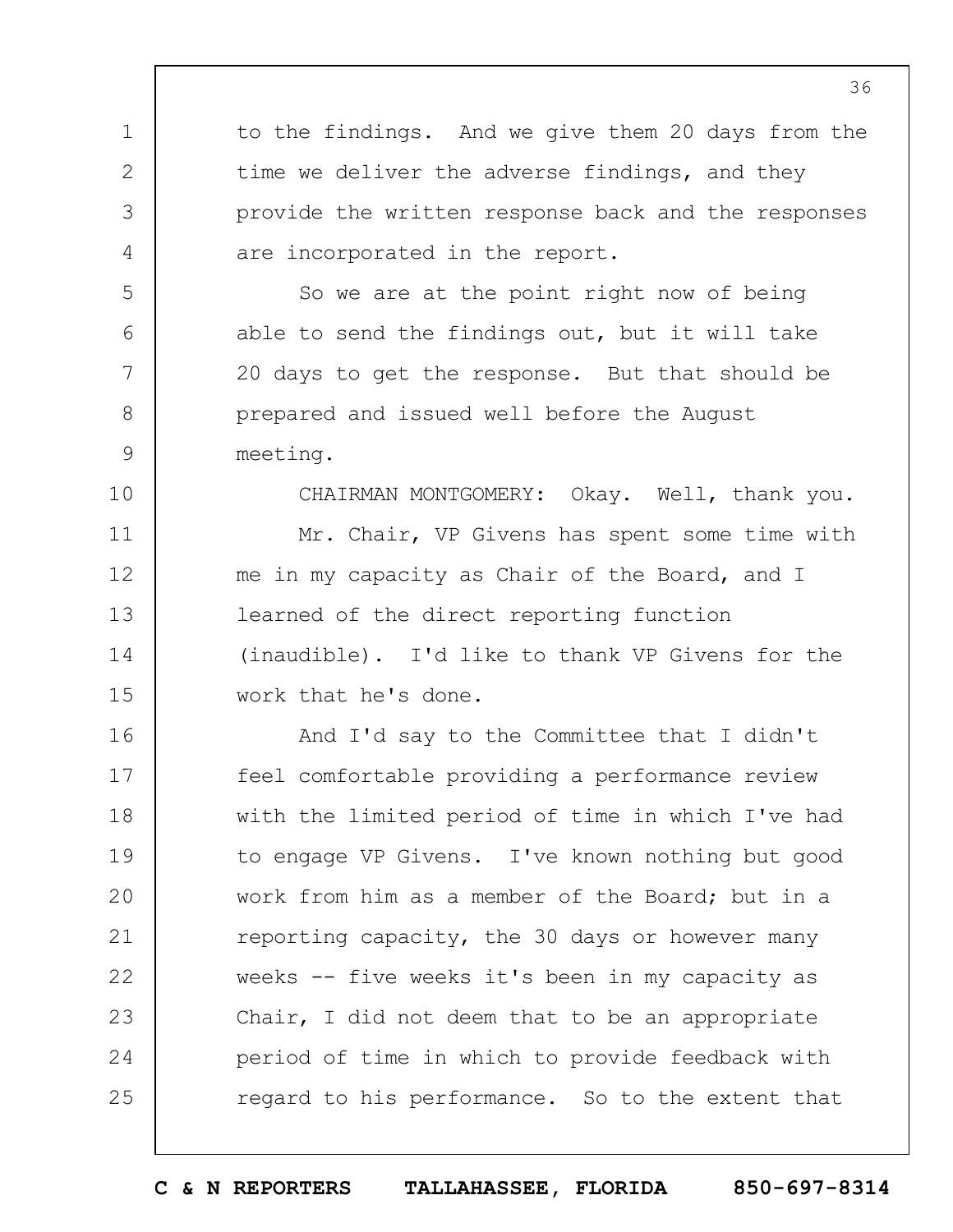1 2 3 4 5 6 7 8 9 10 11 12 13 14 15 16 17 18 19  $20$ 21 22 23 24 25 37 the Committee would take that into consideration, I'd appreciate it. Thank you, Mr. Chair. TRUSTEE WHITE: Thank you, Mr. Chairman. Are there other questions for Vice President Givens as it relates to any of the material that we have -- that he has presented to us? (NO RESPONSE). TRUSTEE WHITE: Okay. If none, then I'll just make a couple of quick comments here on the final, you know, sort of item, which is simply the performance evaluations. So we have -- Ms. Ingram was nice enough to give us a form that we could take a look at and submit, and really it's a guide, and this will go to the President as well. And then any changes and recommendations in terms of compensation following his review, that also has to come back to this Committee to be approved. So as the Charter now points out, any changes in the compensation and any removal of the Vice President of Audit and Compliance has to be -- has to occur and has to be conferred at the Board level. So this is a new action, and so Ms. Ingram simply provided us with a summary of the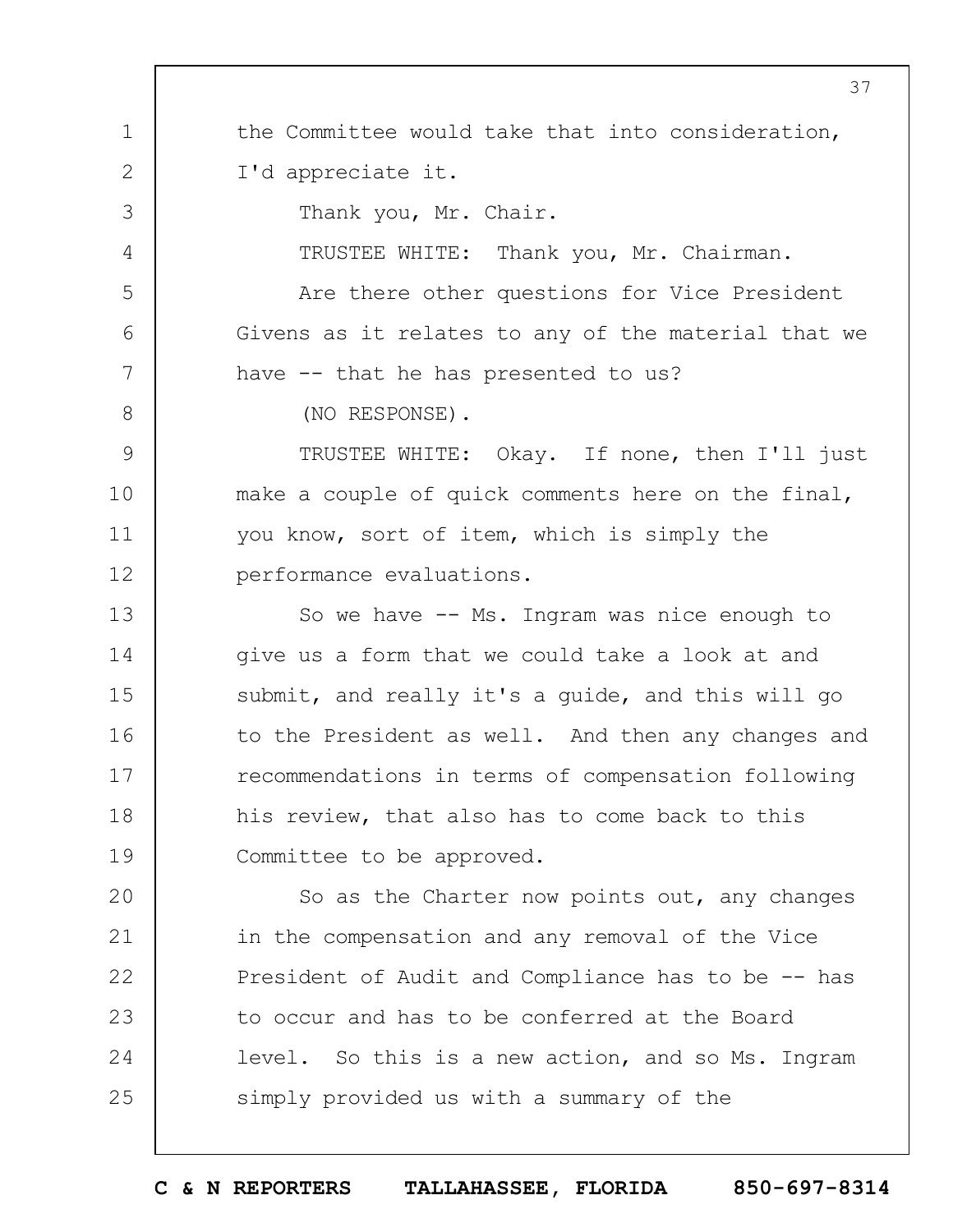information, I think in general, and certainly it's consistent with my experience with Vice President Givens.

1

2

3

4

5

6

7

8

9

10

11

12

13

14

15

25

Everything was in the satisfactory, above satisfactory, or excellent category as it relates to -- well, for the two forms that she received. So I don't know if others want to make some verbal comments or if you just want to take the opportunity of coming here to just go ahead and forward that form back to Ms. Ingram, and then she can summarize those and provide that on to President Mangum. I open the floor for comments.

TRUSTEE ALSTON: This is Trustee Alston. I did -- I'm sorry, Mr. Chair?

TRUSTEE WHITE: Yes, please.

16 17 18 19  $20$ 21 22 23 24 TRUSTEE ALSTON: I did complete the review for Vice President Givens. And I did get that back to Ms. Ingram. And I think it's a good synopsis of, I guess, my interaction, since being a member of the Committee, with Vice President Givens. So I look forward to, I guess, the full discussion once we have all the feedback from -- I'm assuming the Committee and the Board. TRUSTEE WHITE: Yes.

TRUSTEE SHANNON: Mr. Chair, this is Trustee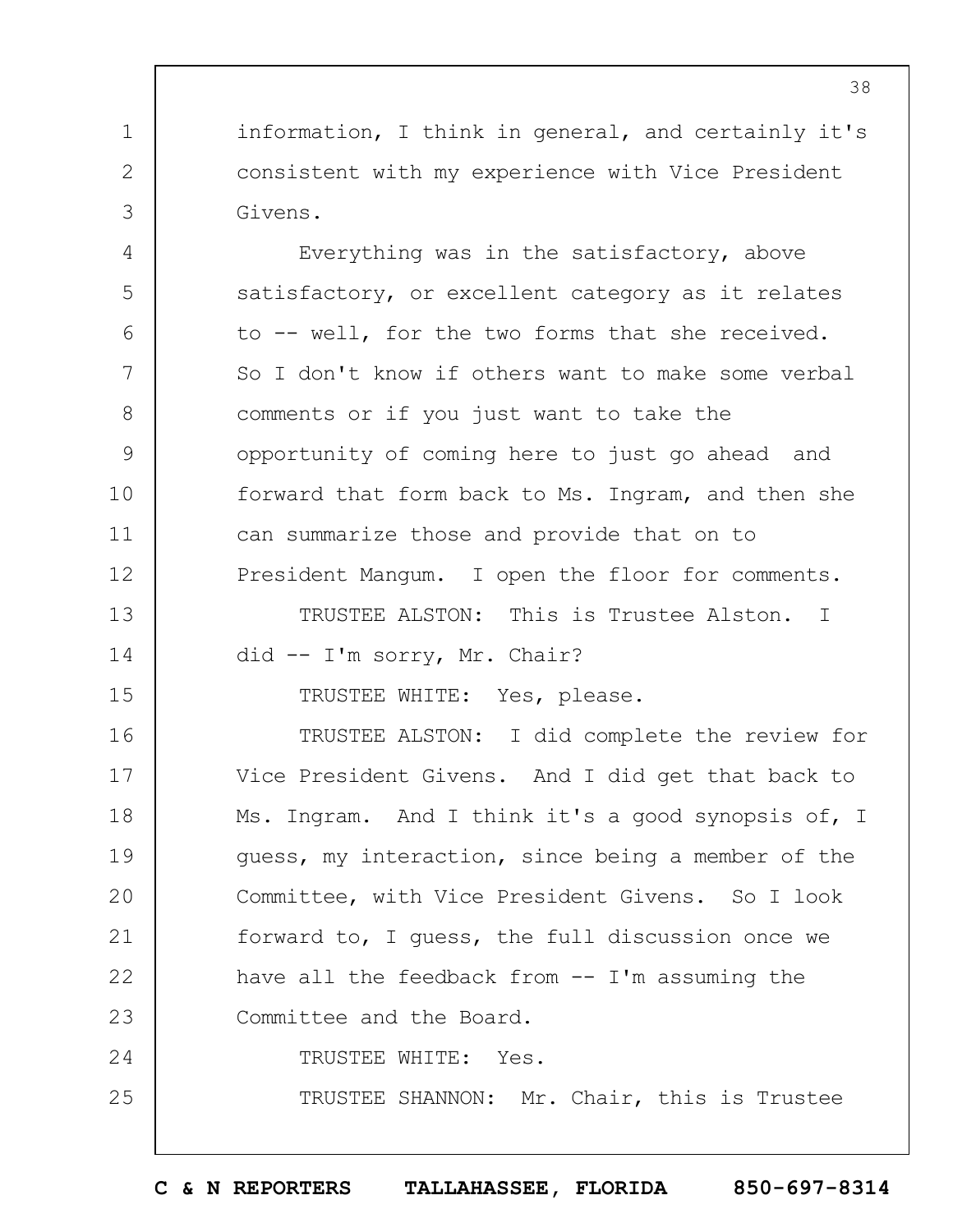1 2 3 4 5 6 7 8 9 10 11 12 13 14 15 16 17 18 19  $20$ 21 22 23 24 25 39 Shannon. I haven't yet completed the form but will do so as soon as possible and get that back to Ms. Ingram. TRUSTEE WHITE: Great. Thank you. And so -- and we have Trustee McWilliams. And obviously, Trustee Woody, you're new so you can take the same prerogative as our Chair as a new member and we'll look forward to having your comments in the next review. So if people will just sort of get that information back so we can go ahead and complete this and then also figure out what other things we need to do with human resources to make sure that we do this all in the right way, that would be greatly appreciated. Is there any other business to come before the Audit Committee? (NO RESPONSE). TRUSTEE WHITE: Hearing none, we are adjourned. Thank you all. (WHEREUPON, THE AUDIT COMMITTEE WAS ADJOURNED).  $\star$   $\star$   $\star$   $\star$